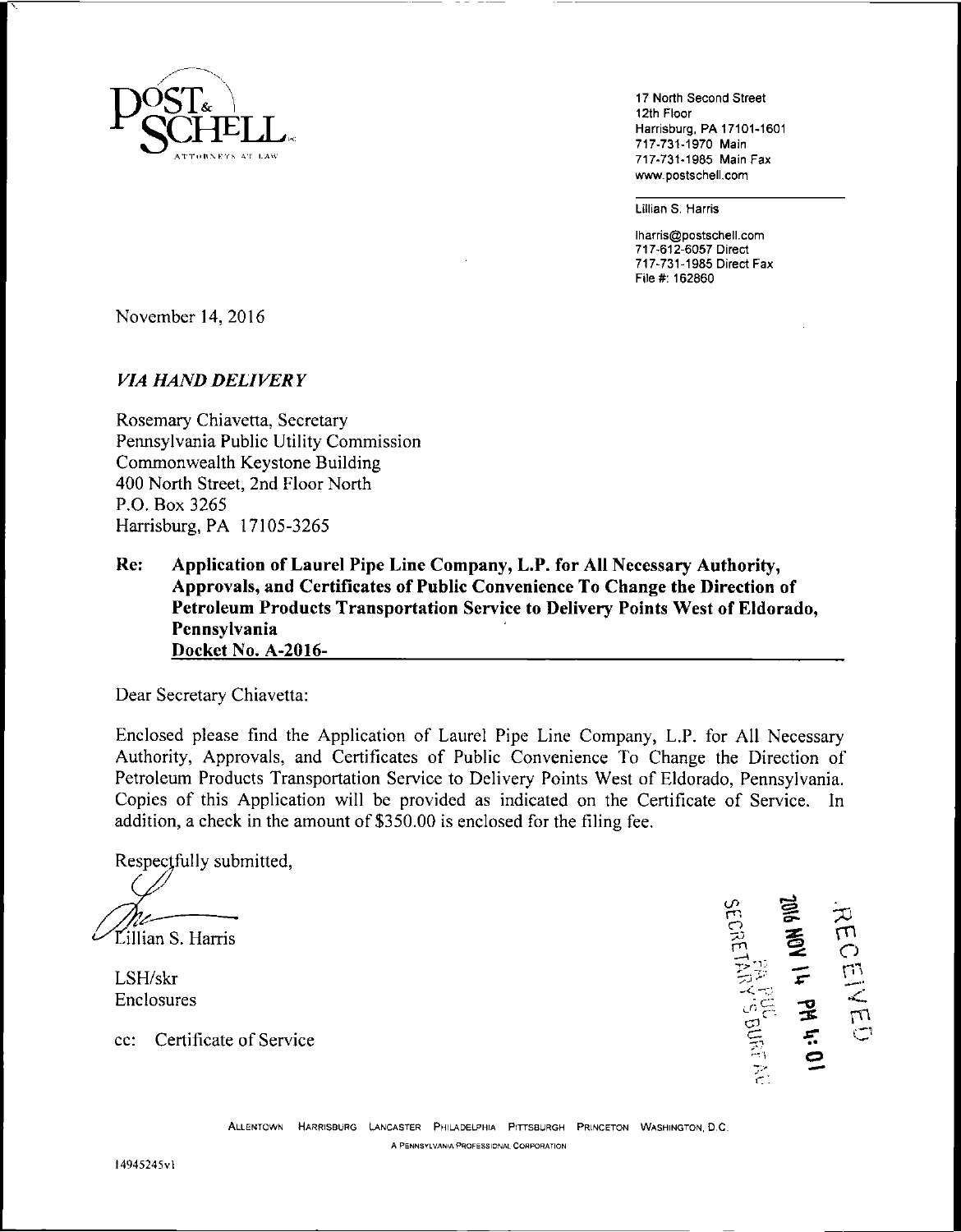# **BEFORE THE PENNSYLVANIA PUBLIC UTILITY COMMISSION**

| Application of Laurel Pipe Line Company,     |                    |                |            |        |
|----------------------------------------------|--------------------|----------------|------------|--------|
| L.P. for All Necessary Authority, Approvals, |                    |                |            |        |
| and Certificates of Public Convenience To    | Docket No. A-2016- |                |            |        |
| Change the Direction of Petroleum Products   |                    | ξŕ             | <b>SIG</b> |        |
| Transportation Service to Delivery Points    |                    | $\frac{1}{10}$ |            |        |
| West of Eldorado, Pennsylvania               |                    |                | 乽          |        |
|                                              |                    |                |            | חיז    |
|                                              |                    |                |            | $\leq$ |
|                                              |                    |                |            | רדז    |
|                                              |                    | <b>BUR</b>     |            | Ċ.     |
|                                              |                    |                |            |        |

# **APPLICATION OF LAUREL PIPE LINE COMPANY, L.P.**

•

 $\subseteq$ 

# TO THE PENNSYLVANIA PUBLIC UTILITY COMMISSION:

# **I. INTRODUCTION**

By this Application, Laurel Pipe Line Company, L.P. ("Laurel" or "Applicant"), pursuant to various provisions ofthe Pennsylvania Public Utility Code, 66 Pa. C.S. §§ 101, *el seq.,* hereby requests all necessary authority, approvals and Certificates of Public Convenience from the Pennsylvania Public Utility Commission ("Commission"), to the extent required, authorizing Laurel to change the direction of its petroleum products transportation service over a portion of its system west of Eldorado, Pennsylvania;<sup>1</sup> and confirming that Laurel may, in its discretion, reinstate the current direction of service in the future without further Commission approval. For the reasons set forth below, Commission approval for this change in service either is not required, or if required, approval of this Application "is necessary or proper for the service,

<sup>&</sup>lt;sup>1</sup> As explained in more detail below, Laurel proposes to change a portion of its service, *i.e.* provide deliveries to points west of Eldorado, PA from the west as opposed to providing deliveries from Philadelphia points of origin. Laurel is not requesting authority to abandon its facilities, nor is it requesting to abandon any portion of its certificated authority to transport petroleum and petroleum products granted under its Certificate of Public Convenience.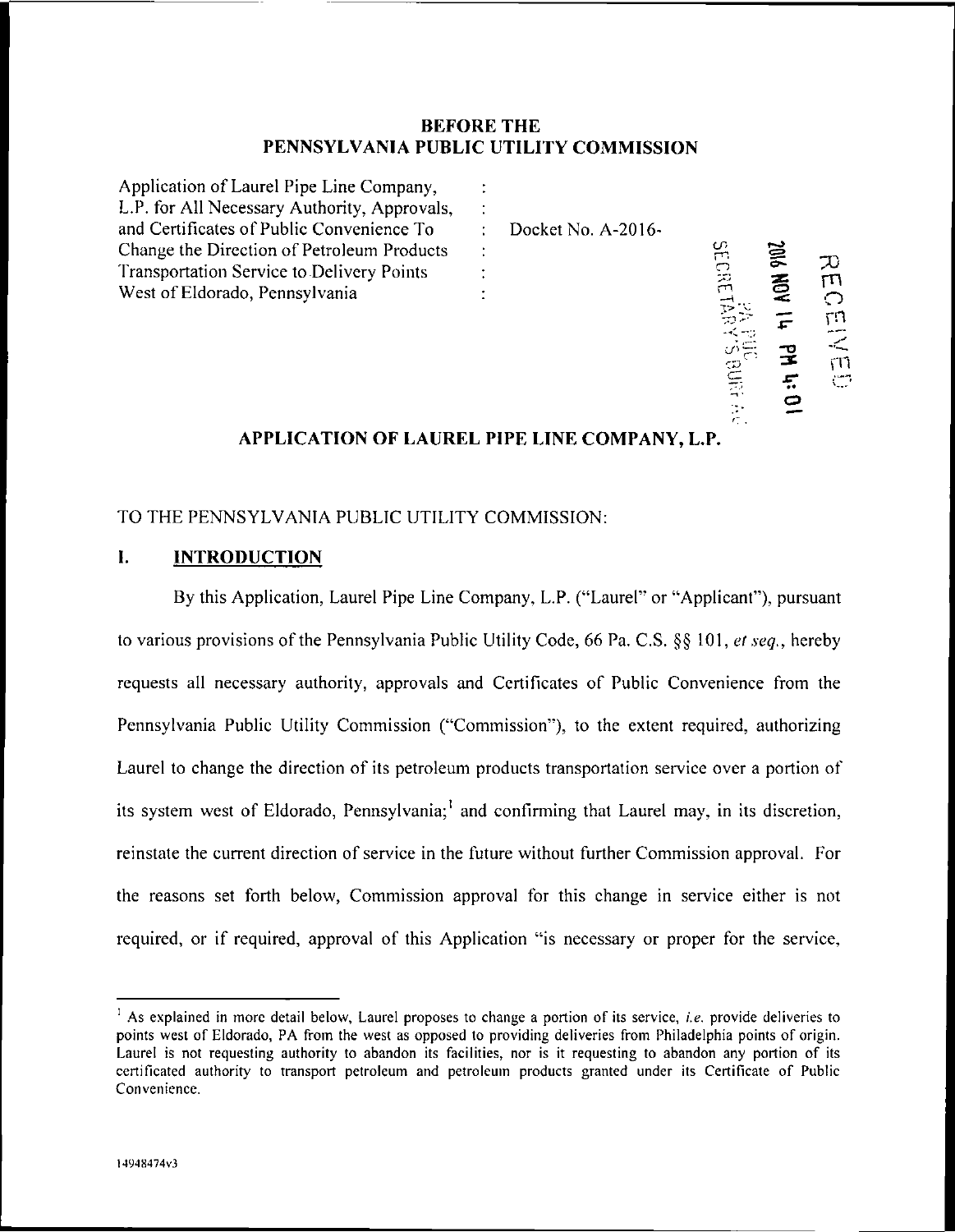accommodation, convenience, or safety of the public," 66 Pa. C.S. § 1103(a), and therefore should be approved.

Laurel is currently authorized to transport, store and distribute petroleum and other petroleum products<sup>2</sup> by means of pipeline and appurtenances for the public, in and across the Pennsylvania under its Certificate of Public Convenience. Pursuant to that authority and under currently effective tariffs on file with the Commission, Laurel currently transports petroleum products from east to west—from points of origin near Philadelphia, Pennsylvania, to destination points across the Commonwealth, terminating west of Pittsburgh, Pennsylvania, where it connects to pipelines originating from a number of Midwest refineries. In addition, Laurel assigns a portion of its capacity to Buckeye Pipe Line Company, L.P. ("Buckeye"), pursuant to a Commission-approved affiliated interest agreement. Buckeye uses this capacity to provide interstate transportation service from origin points in New Jersey and Delaware to destinations in Pennsylvania. As explained in more detail below, long-developing changes in crude petroleum supplies for refineries and the petroleum products market have generally increased the volumes and decreased the relative price of Midwestern product supplies. Because of these broad market changes, in recent years Eastern Ohio and Western Pennsylvania wholesale prices for petroleum products from the Midwest have generally been below wholesale petroleum products prices on the East Coast. Expanding refining capacity in the Midwest, driven by increasing access to lower cost crude oil in that region, has led a number of shippers to indicate their interest in increased transportation options to reach additional destination points in Western and Central Pennsylvania ("Shippers").<sup>3</sup>

<sup>&</sup>lt;sup>2</sup> The term "other petroleum products" includes, but is not limited to, gasoline, diesel fuel, heating oil, propane, butane, and jet fuel.

<sup>3</sup> *See* footnote 9, *infra.*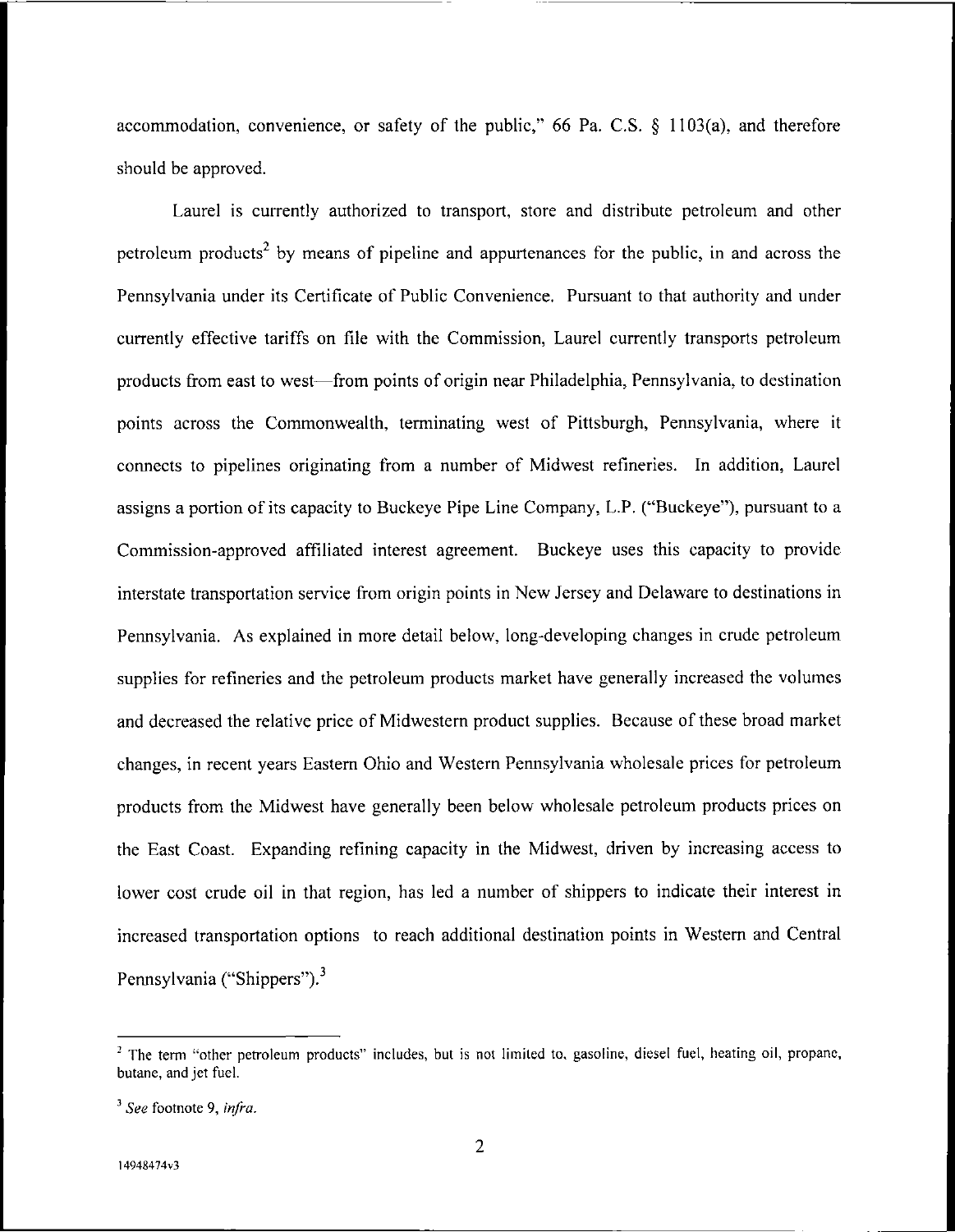Additional eastbound pipeline capacity will provide Western and Central Pennsylvania increased access to generally lower-priced Midwestern gasoline and petroleum products. In order to increase access to additional Midwestern supplies and in response to its Shippers' requests, Laurel proposes to reverse flow on part of the Westem-Pennsylvania portion of its pipeline system to allow petroleum products to move in an eastbound direction to the Altoona, Pennsylvania area.<sup>4</sup> This change in direction of service will provide ongoing access to lower wholesale commodity prices for gasoline and other petroleum products to consumers in Western and Central Pennsylvania. Moreover, the change in direction of service also will provide an additional Midwest source of petroleum products in the event of a disruption of East Coast supplies.

In order to facilitate this change in direction of service and for all of the reasons stated in this Application, Laurel respectfully requests that the Commission either determine by final order that approval is not required for this change in service or grant all necessary approvals and permit Laurel to change the direction of its petroleum products transportation service to delivery points west of Eldorado, Pennsylvania. Laurel further requests that the Commission confirm Laurel possesses the authority to reinstate the current direction of service in the future, because Laurel is not seeking to change the certificate authority granted to it by the Commission and because all current origin and destination points will continue to receive pipeline delivery service under the proposed reconfigured operation of the pipeline.

In support of these requests, Laurel states as follows:

1. The name and address of the Applicant are:

<sup>&</sup>lt;sup>4</sup> The Altoona destination point is known as "Eldorado" and will be referred to as such in this Application.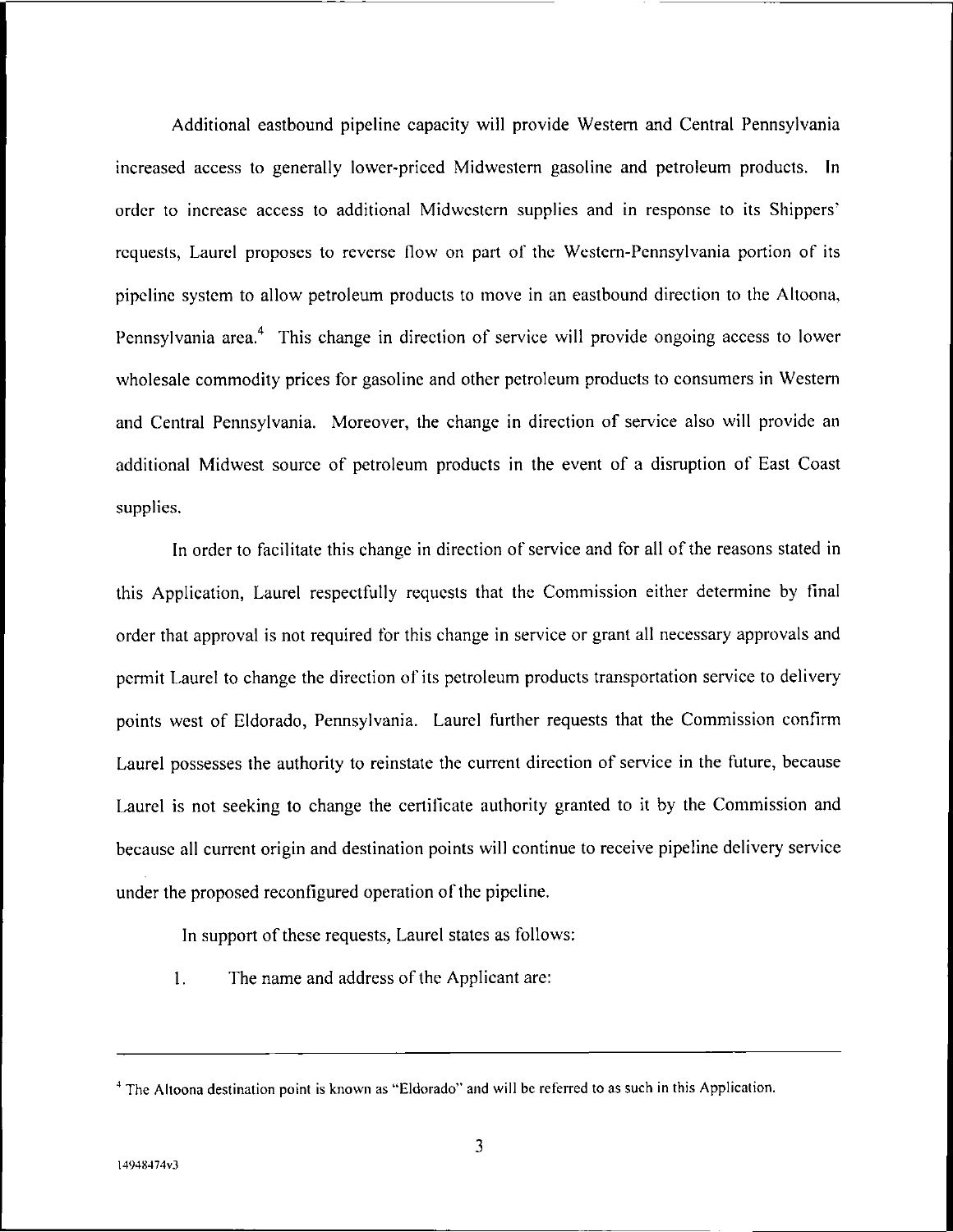Laurel Pipe Line Company, L.P. Five TEK Park 9999 Hamilton Blvd. Breinigsville, PA 18031

2. The names and addresses of Laurel's attorneys are:

David B. MacGregor (ID #28804) Post & Schell, P.C. Four Penn Center 1600 John F. Kennedy Blvd. Philadelphia, PA 19103-2808

Lillian S. Harris (ID # 50888) Garrett P. Lent (ID #321566) Post & Schell, P.C. 17 North Second Street, 12<sup>th</sup> Floor Harrisburg, PA 17101-1601

Todd J. Russo (ID # 86168) Senior Vice President, General Counsel & Secretary Buckeye Partners, L.P. Five TEK Park 9999 Breinigsville, PA 18031

3. The remainder of this filing is organized as follows:

|              | Section II: Description of Laurel.                                                                   |
|--------------|------------------------------------------------------------------------------------------------------|
| Section III: | Description of the Proposed Change.                                                                  |
|              | Section IV: The Legal Standards Applicable to Commission Review<br>and Approval of this Application. |
| Section V:   | The Proposed Change is in the Public Interest.                                                       |
|              | Section VI: Laurel's Request for Relief.                                                             |

# **II. DESCRIPTION OF LAUREL**

4. Laurel is a Delaware Limited Partnership formed for the purpose of transporting petroleum and petroleum products through pipelines. Buckeye Partners, L.P. is a general partner of Laurel, as well as a general partner of Buckeye. Buckeye Partners, L.P. is indirectly controlled by its general partner, Buckeye GP LLC.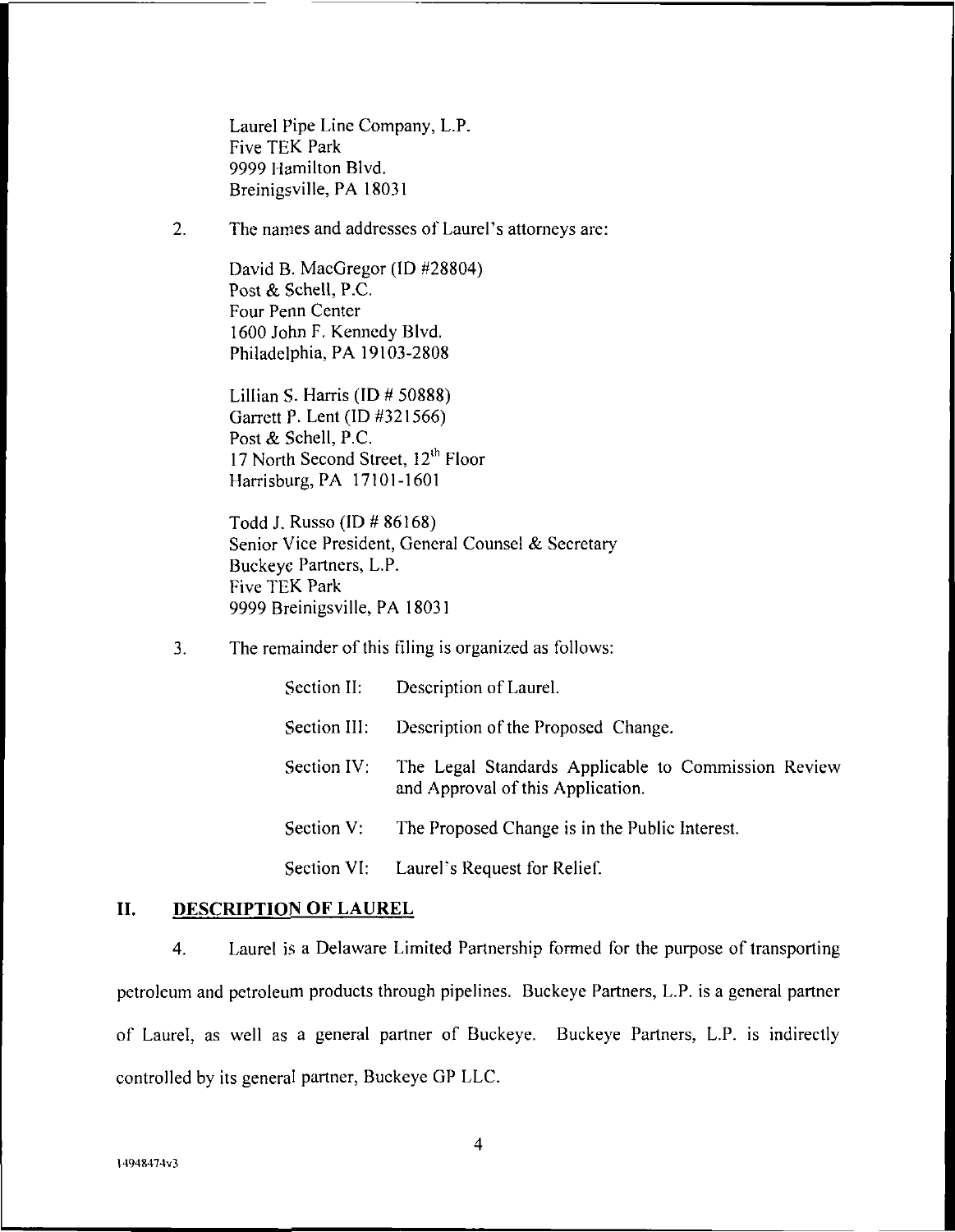5. Laurel exclusively provides transportation services; it does not own or sell petroleum and petroleum products. The products transported over Laurel's system are batched and fungible, *i.e.* the precise product tendered to Laurel is not the precise product delivered.

6. Laurel owns and operates pipelines in Pennsylvania and New Jersey that form a single pipeline system extending from Eagle Point, New Jersey to Midland, Pennsylvania.<sup>5</sup> Current Pennsylvania operations consist of owning and operating approximately 350 miles of 12 inch to 24-inch pipeline and related facilities for the transportation of petroleum products to 24 customers at 14 delivery points. From November 1, 2015, through October 31, 2016, Laurel transported a total of 84,090,045 barrels of petroleum products, inclusive of all intrastate and interstate volumes, over its pipeline system. *{See* Attachment A, Schedule of 2015 Volumes)

7. Nearly all of the products Laurel transports via pipeline are ultimately delivered by truck. Laurel's destination points generally are tank farms and truck racks where distributors pick up product and deliver it to end users, which are primarily service stations and some bulk fuel oil terminals.

8. In 1957, the Commission issued a Certificate of Public Convenience broadly authorizing Laurel Pipe Line Company, the predecessor in interest to Laurel Pipe Line Company, L.P., to transport, store and distribute petroleum and petroleum products by means of pipeline and appurtenances for the public, in and across the Commonwealth of Pennsylvania. *See In re*

<sup>&</sup>lt;sup>5</sup> Laurel's pipeline system also transports petroleum products in interstate commerce to locations throughout Pennsylvania. This transportation service is provided by Buckeye, pursuant to FERC-approved tariffs and a Commission-approved pipeline capacity agreement under which Laurel provides capacity to Buckeye for its interstate service. *See Laurel Pipe Line Company, L.P. - Pipeline Capacity Agreement with Buckeye Pipeline Company, L.P.,* Docket No. G-00940417 (Dec. 15, 1994), *as amended by, Laurel Pipe Line Company, L.P. - Amendment to Pipeline Capacity Agreement with Buckeye Pipeline Company, L.P.,* Docket No. G-00940417 (May 4, 2015). The change in direction of service set forth in this Application may require revisions to the current pipeline capacity agreement. These revisions, to the extent necessary, will be filed shortly after the filing of this Application.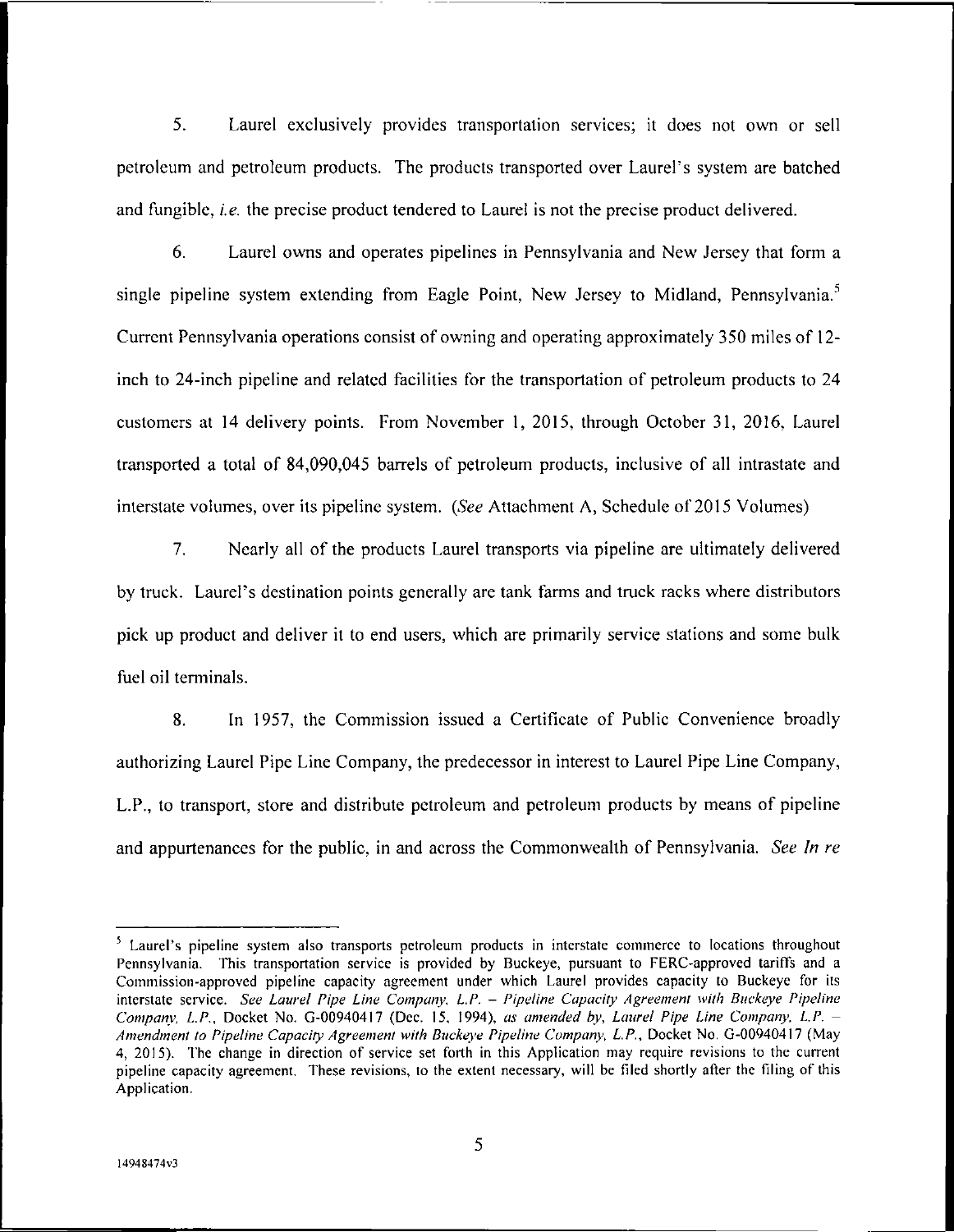*Application of Laurel Pipe Line Company,* Docket No. 84093, Folder <sup>2</sup> (Report and Order entered March 18, 1957).<sup>6</sup>

9. Importantly, Laurel's certificate neither specifies the direction in which Laurel may provide its certificated petroleum products transportation service, nor requires Laurel to provide service at or between specific origin and destination points. Indeed, the only directional and locational references in Laurel's certificate simply describe the location of its pipeline facilities.

10. Laurel also is not engaged in the business of providing transportation services directly to households and other end users; instead, Laurel's customers ("Customers") are primarily major integrated oil companies, large refined products marketing companies, and major end-users of petroleum products.

11. Moreover, unlike other fixed utilities, Laurel does not have an exclusive service territory. It provides deliveries to locations as the market demands and competes with other

<sup>&</sup>lt;sup>6</sup> The Commission approved Laurel's certificate application, stating:

<sup>[</sup>T]he Pennsylvania Public Utility Commission upon application of LAUREL PIPE LINE COMPANY, filed January 31, 1957, for approval of the beginning of the exercise of the right, power or privilege of transporting, storing and distributing petroleum and petroleum products by means of pipelines and appurtenances, for the public, such facilities extending generally westwardly from a point near the City of Philadelphia to a point in the vicinity of the City of Pittsburgh, thence in a northwestwardly direction to the Pennsylvania-Ohio boundary line, as more fully described in said application, and having been duly presented in accordance with the rules of the Commission, and full investigation of the matters and things involved having been had, the Commission finds and determines that the granting of said application is necessary or proper for the service, accommodation, convenience or safety of the public, and that a certificate of public convenience issue evidencing the Commission's approval thereof.

*See In re Application ofLaurel Pipe Line Company,* Docket No. 84093, Folder <sup>2</sup> (Report and Order entered March 18, 1957). Laurel Pipe Line Company more fully described the nature and character of the service it sought to provide in its application. *See In re Application ofLaurel Pipe Line Company,* Docket No. 84093, Folder 2, at p. <sup>2</sup> (Application filed Jan. 31, 1957) ("The nature and character of the service to be rendered is the transportation, storage and distribution of petroleum and petroleum products by means of pipe lines, pumps, tanks and other equipment and appurtenances for the public, in and across the Commonwealth of Pennsylvania and other states of the United States.").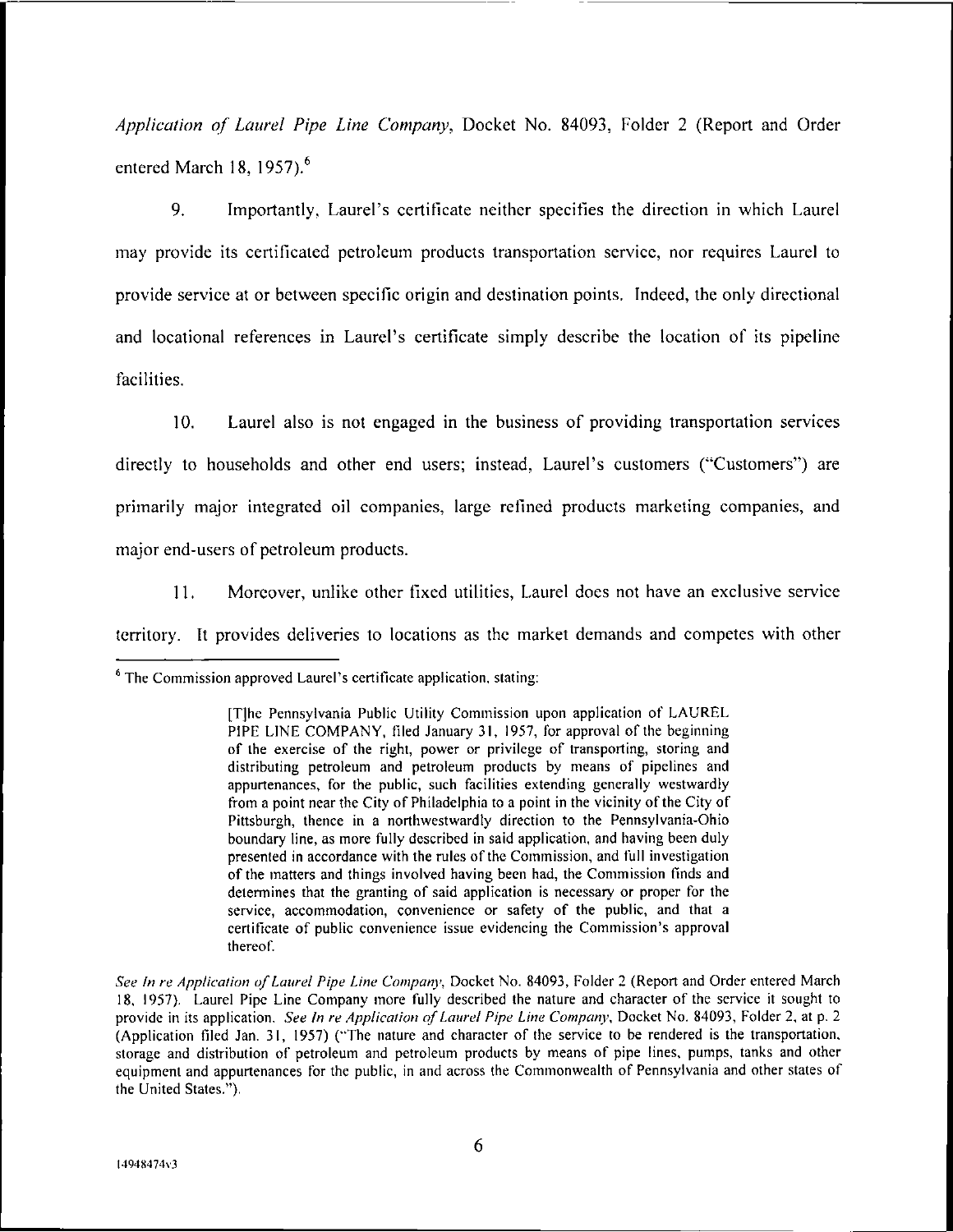entities *(e.g.,* other pipelines, truck and barge transportation) in the highly competitive petroleum transportation market.

12. Market participants in the Pittsburgh market seeking to acquire petroleum products currently have access to deliveries by: (1) Sunoco Pipeline, L.P. ("Sunoco"), from the Midwest; (2) Marathon Pipeline LLC, from the Midwest; (3) Buckeye from the Midwest; (4) Buckeye and Laurel, collectively delivering from the East Coast; (5) trucks delivering from the Ergon refinery in Newell, West Virginia; (6) trucks delivering from the United Refining refinery in Warren, Pennsylvania; (7) barges delivering petroleum products to terminals on the Ohio, Allegheny and Monongahela Rivers from refineries and pipeline terminals in the Midwest and potentially Gulf Coast; and (8) trucks delivering petroleum products from pipeline terminals in Ohio.

13. Market participants in the Philadelphia market seeking to deliver petroleum products to destinations within or outside the Philadelphia market currently have numerous alternatives including: (1) the Laurel/Buckeye system from Philadelphia to Altoona; (2) the Buckeye Pipe Line Transportation LLC system to points in Pennsylvania and Upstate New York; (3) the Sunoco system to destinations in Pennsylvania and Upstate New York; (4) the Sunoco system (Harbor Pipeline) to the New Jersey and New York City markets; (5) the Colonial Pipeline Company ("Colonial") to New Jersey and New York City markets; (6) barge facilities from which product can be transported by water carrier to markets on the entire East Coast; and (7) truck racks at local Philadelphia refineries or local pipeline terminals for distribution by truck to end users within a broad area of Pennsylvania, New Jersey, Delaware and Maryland.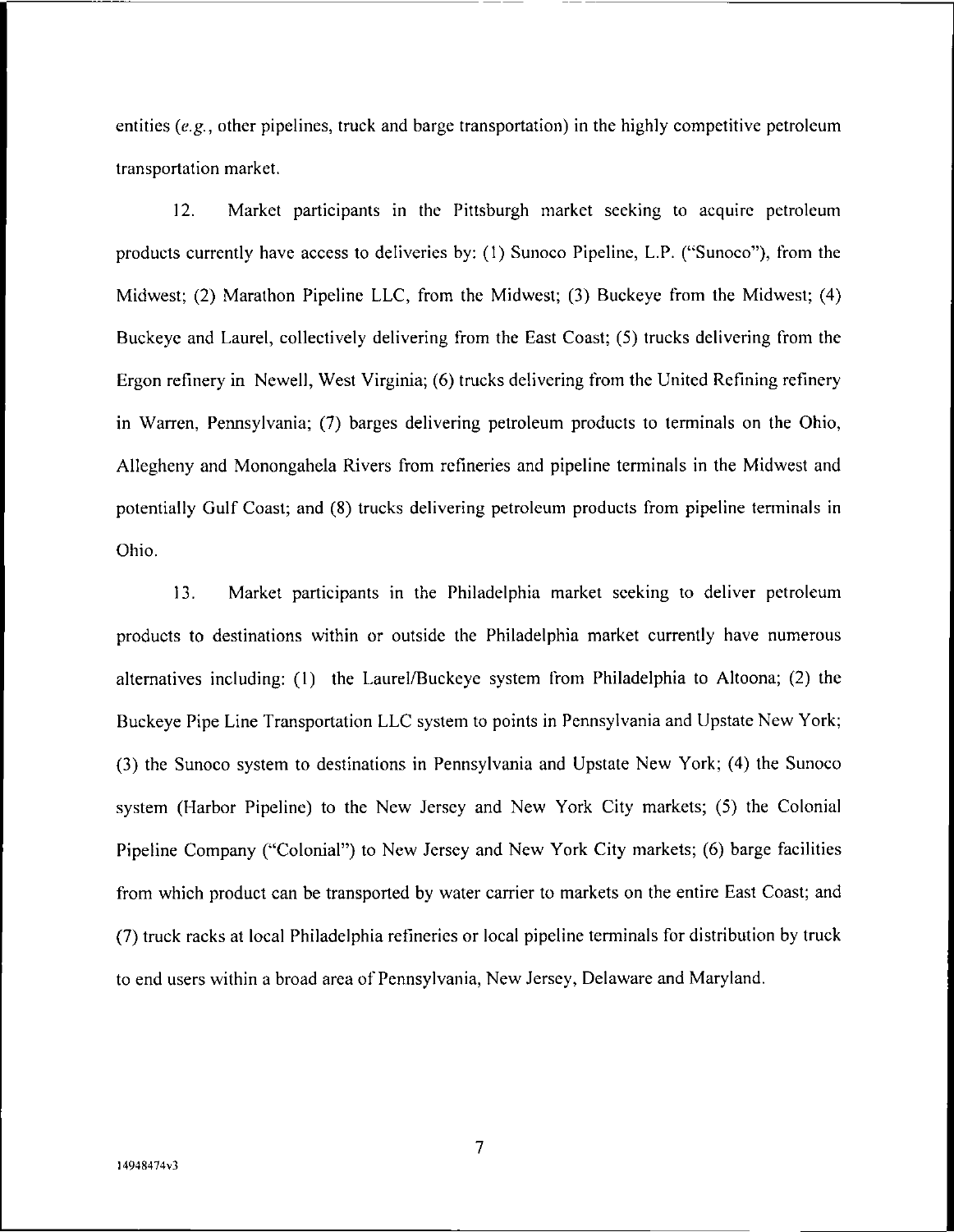14. For these reasons, the Federal Energy Regulatory Commission has found that the Pittsburgh delivery market is competitive<sup>7</sup> and that the Philadelphia origin market is competitive.<sup>8</sup>

#### **HI. DESCRIPTION OF THE PROPOSED CHANGE IN DIRECTION OF SERVICE**

15. Currently, Laurel provides transportation from points of origin in Eastern Pennsylvania to points of delivery in Central and Western Pennsylvania.

16. Laurel currently operates in a transportation market that differs significantly from the market in 1957, when Laurel was granted its Certificate of Public Convenience. At that time, petroleum and petroleum products were primarily transported across Pennsylvania in a westward direction. Laurel transported petroleum products from coastal refineries to western receipt points across Pennsylvania, under its authority from the Commission. Beginning in the mid-to-late 1960s, Laurel also transported substantial volumes of petroleum products originating in the United States Gulf Coast, via its interconnection with Colonial at Booth, Pennsylvania. Later, Laurel began transporting refined petroleum products from the New York City market, via its interconnection with Buckeye at Sinking Spring, Pennsylvania. In the early 1990s, this Commission authorized a pipeline capacity agreement between Laurel and Buckeye to allow Buckeye to transport interstate volumes over a portion of Laurel's system, from connections to various East Coast refineries and pipelines, as well as barge facilities. *See Laurel Pipe Line Company, L.P. - Pipeline Capacity Agreement with Buckeye Pipeline Company, L.P.,* Docket

<sup>7</sup> *Buckeye Pipe Line Company, L.P.,* 55 FERC <sup>U</sup> 61,084 (1991); *see also, Gunman Energy, Inc. d/b/a Cullman Oil Company, and PBF Holding Company, LLC* v. *Buckeye Pipe Line Company, L.P. and Laurel Pipe Line Company, L.P.,* 155 FERC ^1 63,008 (2016) *("Buckeye 2016 ID")* (initial decision finding the Pittsburgh destination market to be competitive).

*<sup>\*</sup> See Sunoco Pipeline, L.P.,* 118 FERC <sup>H</sup> 61,266 at PP 8-9 (2007) (finding the Philadelphia geographic origin market for petroleum products to be competitive); *Buckeye 2016 ID* at P 478 (initial decision finding that complainants did not show the origin market at Chelsea Junction, Pennsylvania, to be non-competitive).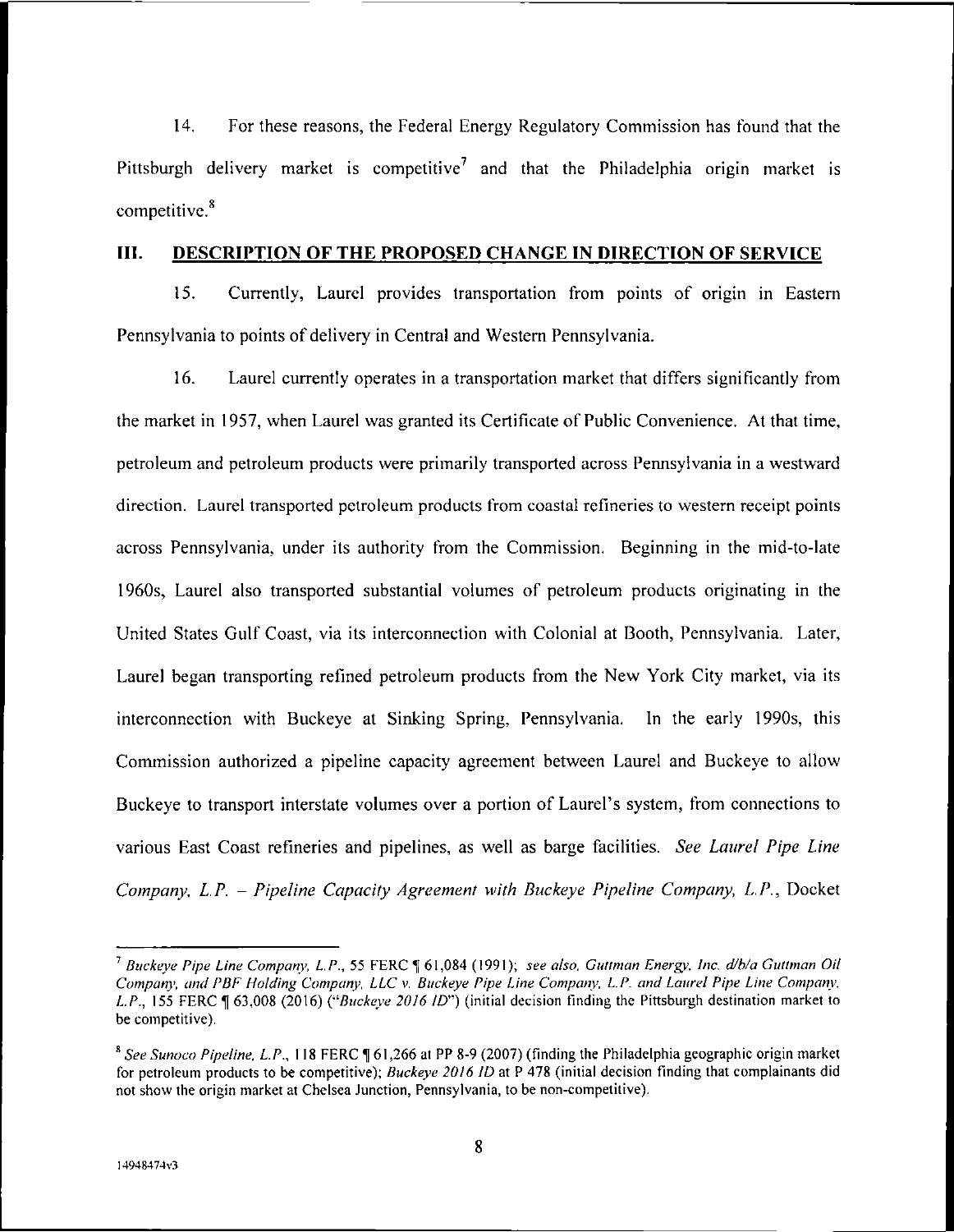No. G-00940417 (Dec. 15, 1994). Following the commencement of the pipeline capacity agreement with Buckeye, Laurel provided only intrastate service.

17. Domestic petroleum and petroleum products supplies enter the Pittsburgh area from both the west and the east via pipelines, trucks and barges. However, these petroleum products primarily reach Central Pennsylvania delivery locations via westbound petroleum deliveries from East Coast suppliers.

18. Increased availability of generally lower-priced Midwestern product has generated interest in additional eastbound movements of Midwestem-sourced petroleum products to points east of Pittsburgh.9 In response to these demand realities, Laurel and Buckeye propose delivery points east of Pittsburgh for Midwestern products.

19. Specifically, Laurel proposes to change the direction of service on its pipeline for delivery points west of Eldorado.<sup>10</sup> In order to do so. Laurel will cease providing deliveries from origin points in Philadelphia to destination points west of Eldorado. After the reversal, deliveries to Laurel's destination points west of Eldorado will be provided by Buckeye from origin points in the Midwest and the Pittsburgh area to Eldorado.<sup>11</sup> The service to be provided upon

<sup>&</sup>lt;sup>9</sup> Buckeve received sufficient interest to host an open season to solicit binding commitments from Shippers for the reversed flow and received binding commitments from several Shippers. *See* News Release, *Buckeye Partners, LP. Announces Successful Open Seasonfor Second Phase ofMichigan/Ohio Pipeline Expansion Project* (issued Oct. 21, 2016). Buckeye received sufficient positive commitment in the open season to move forward with the project. *Id.*

<sup>&</sup>lt;sup>10</sup> As noted above, Buckeye would use the capacity on the reversed-portion of Laurel's system, and provide transportation service at FERC-approved interstate rates. Furthermore, Buckeye is separately planning to expand its capacity to transport volumes from Midwestern refineries to the Pittsburgh area, so that larger volumes of product reach Western and Central Pennsylvania.

<sup>&</sup>lt;sup>11</sup> These shipments will originate in the Midwest and be transported to Pittsburgh, then proceed from Pittsburgh on to Eldorado on Laurel's pipeline system at FERC-approved interstate rates. Subsequent to the filing of this Application, Laurel will submit for approval a new capacity agreement whereby Buckeye will use a portion of the Laurel's post-project capacity to facilitate these shipments and any other intercompany agreements as may be required by Chapter 21 of the Pennsylvania Public Utility Code, 66 Pa. C.S. §§ 2101, *et seq.*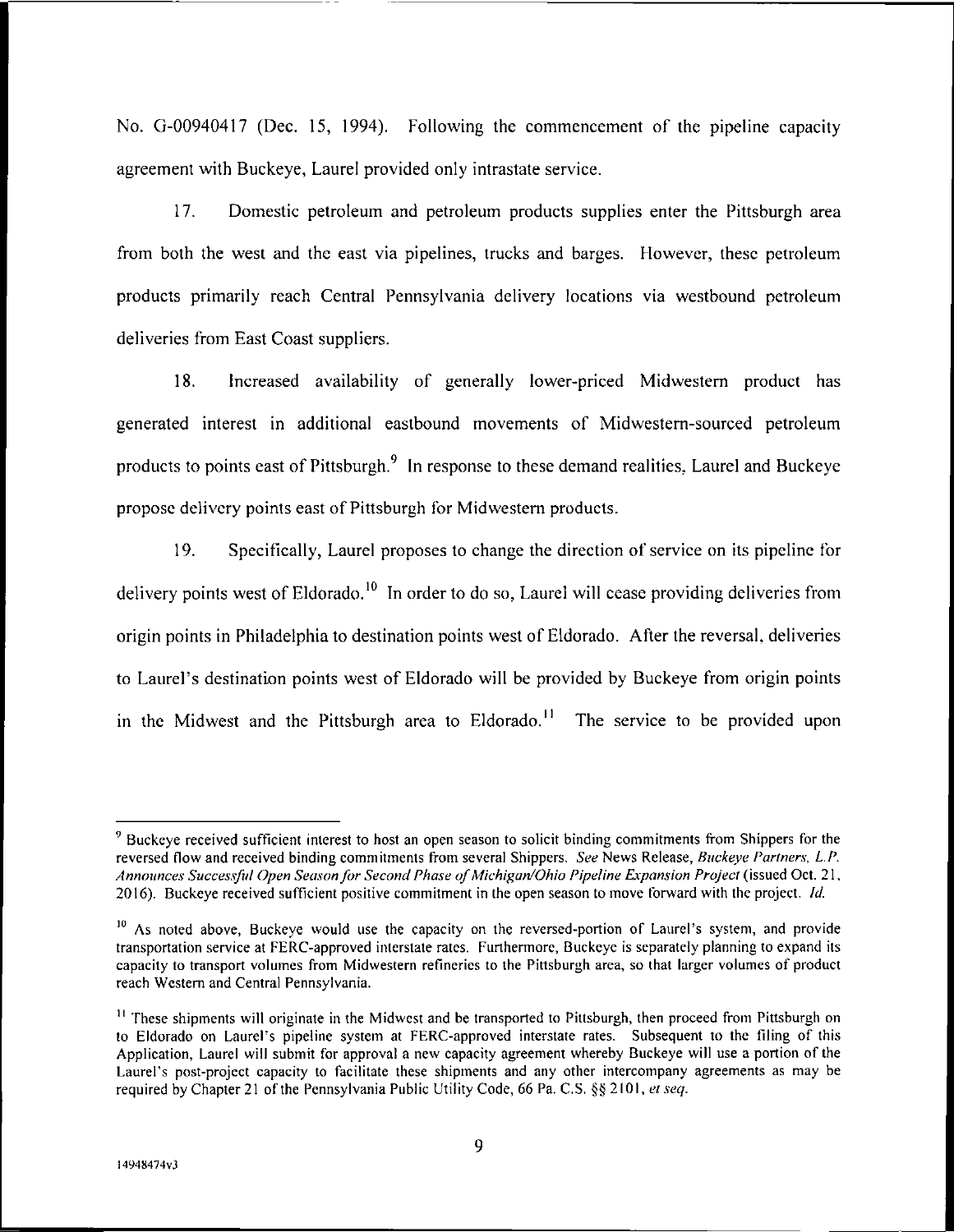completion of this project is shown on the map attached hereto as "Attachment B." *(See* Attachment B, Post Authorization Map of Service Routes)

20. Importantly, Laurel is not seeking to abandon any of the authority granted to it by the Commission in its original Certificate of Public Convenience. *See In re Application of Laurel Pipe Line Company,* Docket No. 84093, Folder 2 (Report and Order entered March 18, 1957). Rather, by this Application, Laurel requests approval to change the direction of deliveries for destination points west of Eldorado. Laurel specifically maintains the authority granted to it in its Certificate of Public Convenience to reinstate the current direction of service, should sustained market conditions support such action in the future.

21. Similarly, service will not be discontinued from any origin point or to any destination point. Absent further approval from the Commission, Laurel will continue to provide service to all current origin and destination points. The only change is the direction of deliveries west of Eldorado. A wide variety of alternatives for transportation service will remain available in both the Philadelphia origin market and the Pittsburgh destination market. *See* Section II, Paragraph 13, *supra* (discussing alternatives in the Philadelphia origin market); Section II, Paragraph 12, *supra* (discussing alternatives in the Pittsburgh destination market). A new transportation option will be created for Western and Central Pennsylvania, and new and expanded alternatives will be provided by Laurel and Buckeye for the Philadelphia origin market. *See* Section III, Paragraph 22, *infra,* and Section V.B, Paragraph 43, *infra* (discussing new and expanded alternatives).

22. Additionally, Laurel is not proposing to revise its tariff with respect to routes originating in the Philadelphia area and terminating in Eldorado. Once the change in direction of service is complete, Customers will still be able to transport product on Laurel's intrastate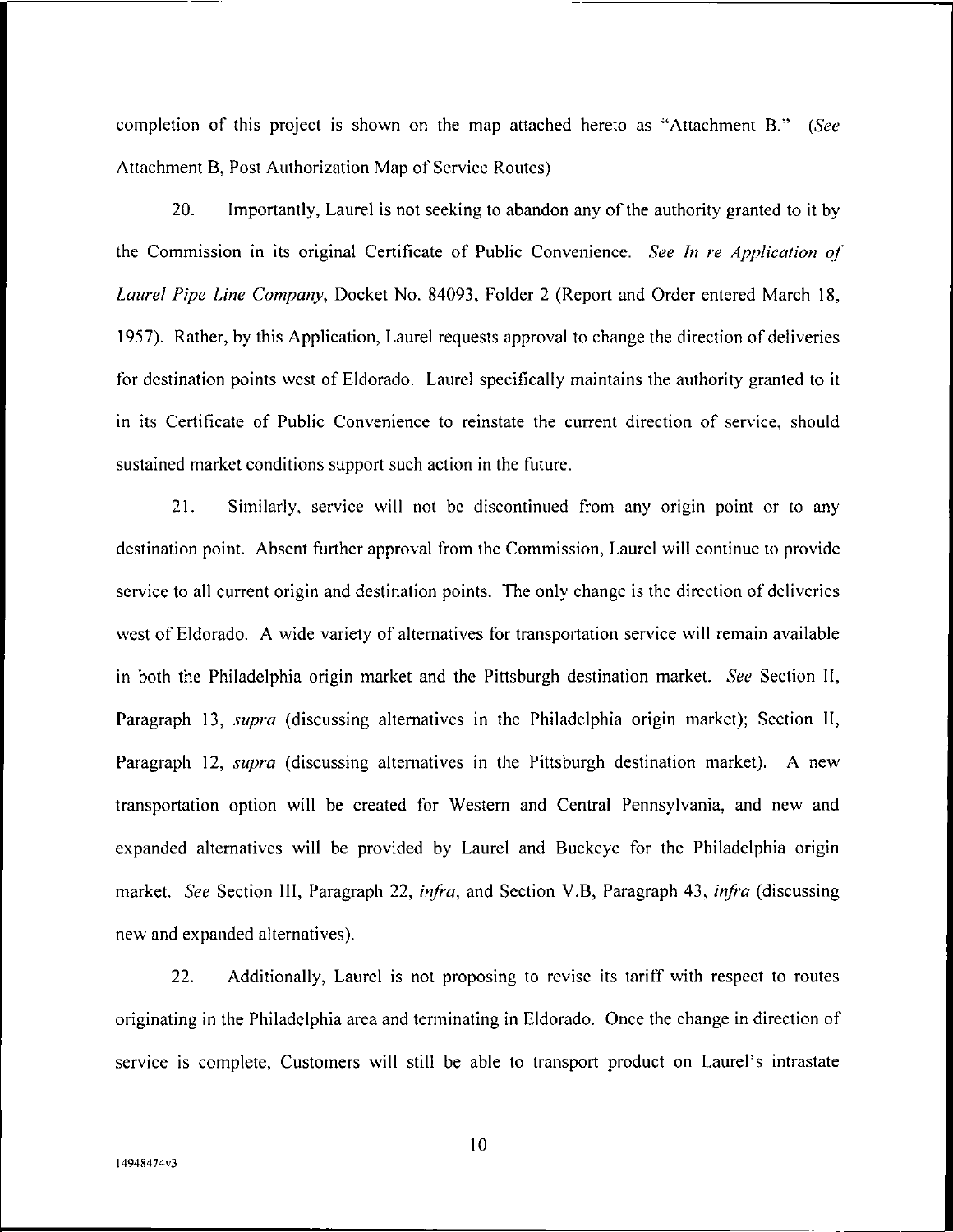pipeline system on identical terms and conditions from Philadelphia to Eldorado, unless and until Laurel receives separate approval from the Commission to revise those terms and conditions. For destinations west of Eldorado, Philadelphia-based Customers will be able to deliver product to Eldorado and then transport it west by truck, or they can continue to access the Pittsburgh market through product exchanges, among other means, which are common in the petroleum products industry. In addition, Laurel and its affiliates have recently made available additional delivery capability into Upstate New York and the New York harbor to existing Philadelphiaarea Customers to provide an additional market outlet for product previously delivered to points west of Eldorado.

23. Laurel has consulted with its affected Customers and prospective Shippers and, as more fully explained in Section V.A, *infra,* the preferences of the Shippers committed to taking eastward post-project service from Buckeye should be afforded significant weight, particularly given the substantial public benefits that will result from the eastward transportation of gasoline and other petroleum products, and the variety of alternatives available to Philadelphia-based Customers.

24. No new rights-of-way are needed to complete the engineering work and limited upgrades on Applicant's facilities are necessary to complete the project. Importantly, no new pipeline construction is necessary to complete the project.

#### **IV. LEGAL STANDARD AND APPROVALS REQUIRED**

25. As explained above, Laurel is proposing to change the direction of deliveries on its system west of Eldorado. Laurel does not propose to abandon any of the authority held under its current Certificate of Public Convenience. Moreover, while there will be a change in the direction of service, there will be no abandonment of service. Shipments will continue to occur from all current origin points and deliveries will continue to occur at all current destination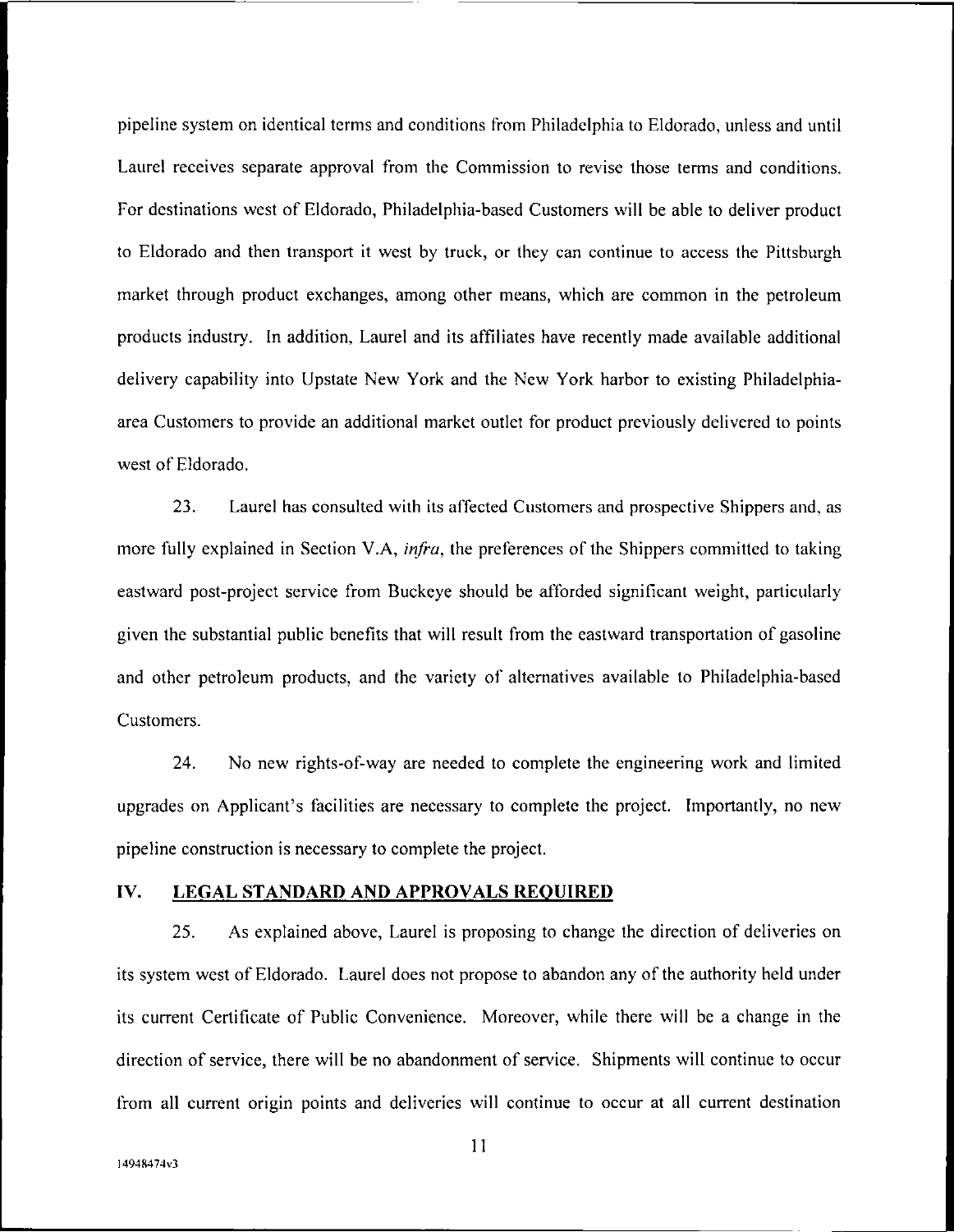points. Furthermore, Laurel has no defined exclusive geographic service territory and no obligation to serve any specific origin or destination points. On these facts, it does not appear that any abandonment of service will occur, and it does not appear that a Certificate of Public Convenience or any other Commission approval should be required, other than possible revisions to Laurel's tariff and the Laurel/Buckeye pipeline capacity agreement. To the best of the Company's knowledge, however, this is an issue of first impression. Therefore, in the alternative, and to the extent required, Laurel requests that the Commission grant all necessary approvals for the project, including but not limited to a Certificate of Public Convenience to abandon service in part, pursuant to Sections  $1102(a)(2)$  and  $1103(a)$  of the Public Utility Code, 66 Pa. C.S. §§ 1102(a)(2) and 1103(a).

26. Section 1102(a)(2) of the Public Utility Code, 66 Pa. C.S. § 1102(a)(2), requires a public utility to obtain a certificate of public convenience from the Commission "...to abandon or surrender, in whole or in part, any service..." 66 Pa. C.S.  $\S$  1102(a)(2). The Commission "shall grant" a certificate "only if the commission shall find or determine that the granting of such certificate is necessary or proper for the service, accommodation, convenience, or safety of the public." 66 Pa. C.S. § 1103(a). However, "[o]ur Public Utility Law...does not define in detail the circumstances or conditions under which the Commission may permit abandonment by a carrier of a portion ofits service." *Commuters* ' *Committee* v. *Pa. Pub. Util. Comm 'n,* 88 A.2d 420, 424 (Pa. Super. 1982).

27. The Commission typically considers several factors when evaluating a public utility's request to abandon service, including: (a) the use of the service by the public; (b) the prospect of future use by the public; (c) the loss to the utility balanced with the convenience and hardship to the public upon discontinuance of such service; and (d) the availability and adequacy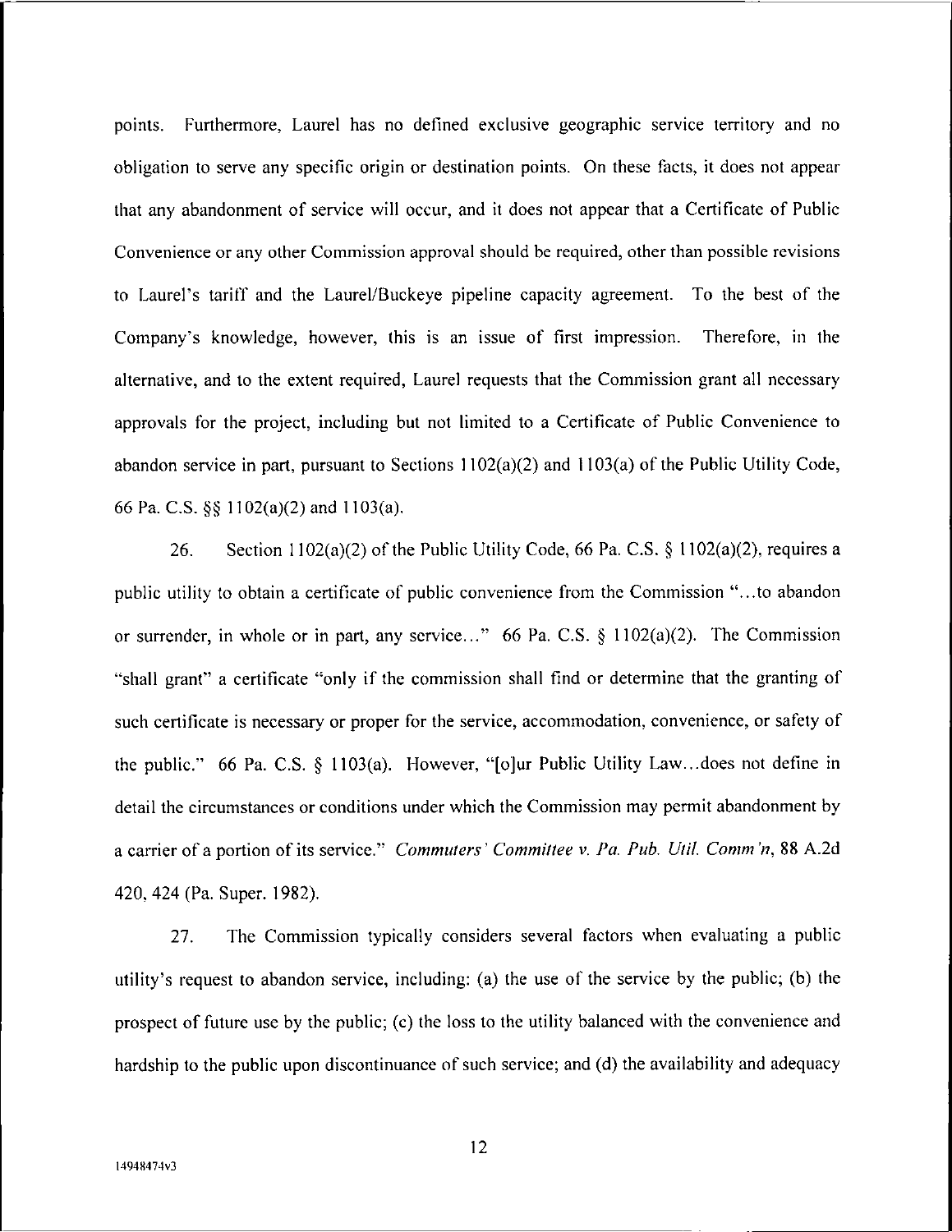of alternative service. *See Borough ofDuncannon* v. *Pa. Pub. Util. Comm'n,* 713 A.2d 737, 740 (Pa. Commw. 1998) (discussing what are commonly referred to as the "West Penn factors.'\*). The Commission "must weigh these factors and not focus on mere cost-benefit criteria." *Borough of Duncannon,* 713 A.2d at 740 (emphasis added).

28. However, the primary consideration by the Commission is whether the proposed abandonment is in the public interest. *See* 66 Pa. C.S. § 1103(a). Indeed, the "West Penn factors" are non-exclusive and merely "among the factors to be considered in determining the existence or nonexistence of public convenience and necessity in abandonment of service." *See Commuters' Committee,* 88 A.2d at 424 (emphasis added) (recognizing non-exclusivity of the aforementioned factors, and applying additional factors in its analysis).

29. As explained above, the change in direction of oil pipeline transportation service at issue in this proceeding is fundamentally different from the facts presented in abandonment proceedings. On these facts, it does not appear that a Certificate of Public Convenience is required.

30. However, in the event the Commission determines otherwise, for the reasons stated in this Application, the Commission should approve this Application and grant Laurel a Certificate of Public Convenience evidencing its approval of a partial service abandonment and related change in direction of service.

# **V. THE PROPOSED CHANGE IN THE DIRECTION OF SERVICE IS IN THE PUBLIC INTEREST AND SHOULD BY APPROVED**

31. Unlike traditional changes in service, the proposed change in direction of service on the western portion of Laurel's system will result in substantial public benefits without harming the public. In addition, the change in direction of deliveries does not discontinue the shipment of petroleum and petroleum products from any origin point or the delivery of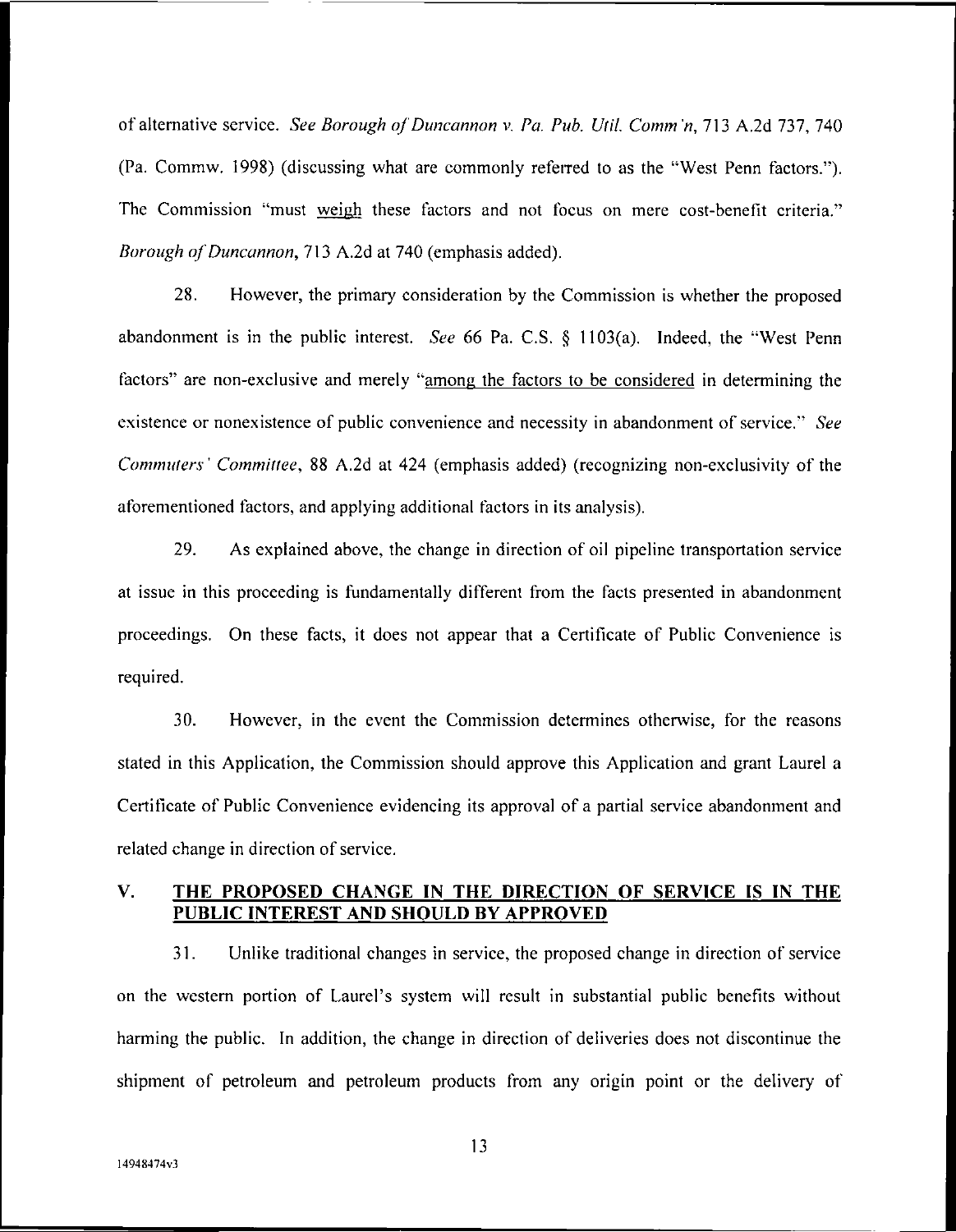petroleum and petroleum products to any segment of the public currently served by Laurel. Rather, it changes the direction from which the product is delivered, thereby providing access to the same product to the public at an overall, long-term, expected lower wholesale commodity price.

32. The proposed change in direction of service also would change the jurisdictional authority responsible for the service from the Commission to FERC. Notably, however, a significant amount of the products carried to Pittsburgh-area destinations, including Eldorado, are already shipped under FERC-jurisdictional tariffs pursuant to an existing, Commissionapproved capacity agreement between Laurel and Buckeye. *See* Paragraph 6 n.5, *supra.* And, in any event, a change in the jurisdictional nature of service is not an abandonment of service.

# **A THE PROPOSED CHANGE IN DIRECTION OF SERVICE IS EXPECTED TO PROVIDE SIGNIFICANT PUBLIC BENEFITS**

33. As previously mentioned, significant changes in the petroleum and petroleum products markets have recently occurred. In particular, increased production has created additional petroleum products supplies in the Midwest. These additional supplies have resulted in generally lower wholesale commodity prices for Midwestern petroleum products, which can benefit consumers in Western and Central Pennsylvania.

34. Several Shippers have approached Laurel to explore the feasibility of transporting lower-priced Midwestern petroleum products into and across Pennsylvania. Given the substantial changes in the petroleum products market, significant weight should be given to these Shippers' preferences. Under the proposed change in direction of service, the western portion of Laurel's system *(i.e.* from points west of and near Pittsburgh to Eldorado) would be utilized to transport and deliver generally lower-priced Midwestern petroleum products to the public in Western and Central Pennsylvania.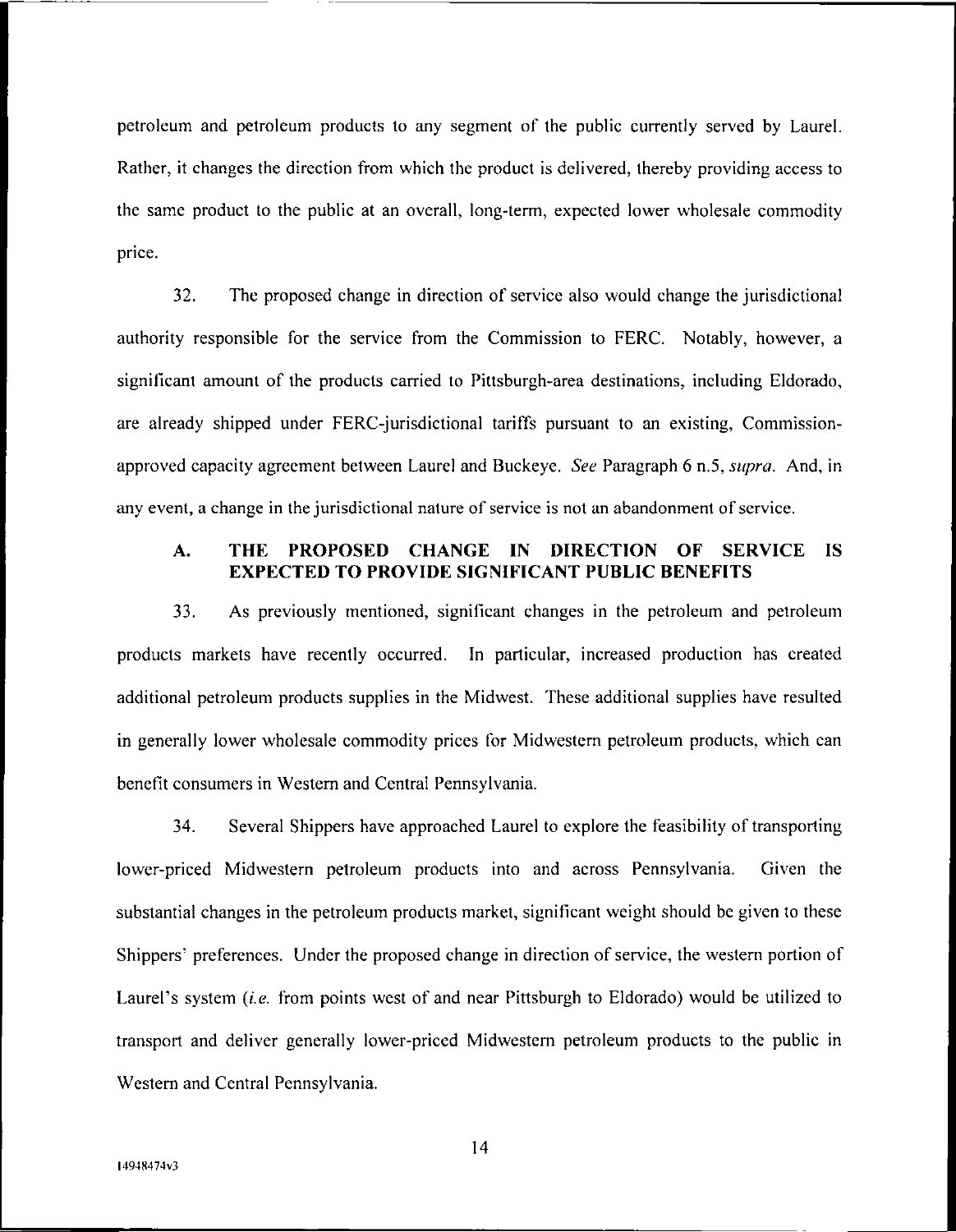35. The overall effect on the public of the proposed change in direction of service is the beneficial, and expected, access to generally reduced wholesale commodity prices for petroleum products delivered over Laurel's system. These reduced prices would accrue to the public through decreased at-the-pump gasoline and diesel prices, and through decreased prices for other refined petroleum products. Because petroleum products are fungible resources, the public experiences significant benefits via any reduction in the price of these products with no related decrease in quality or reliability of service.

36. Upon completion of the change in direction of service, the same petroleum products will be delivered to the public at the same receipt points where they are currently delivered. *(See* Attachment B (Post Authorization Map of Service Routes); Attachment C, Laurel Pipe Line Company, L.P. Tariff (Clean)) Furthermore, supply quality and reliability will not be diminished by the change in direction of service. Rather, supply reliability will improve because the public will receive an additional source of supply that can alleviate delivery problems and constraints on other petroleum products pipelines.<sup>12</sup> Therefore, these considerable public benefits strongly suggest that the proposed change in direction of service is in the public interest.

37. The proposed change in direction of service also will provide consumers increased access to generally lower wholesale commodity prices for petroleum products without requiring construction of a new greenfield pipeline. Because the proposed extension of

 $12$  For example, Colonial, which transports approximately 50% of the gasoline supply to the East Coast, shut down elements of its system six times in 2016, the pipeline's worst performance in over a decade. *See More Colonial pipeline shutdowns ahead,* ARGUSMliDlA.COM, http://www.argusmedia.com/news/article/?id=1324098 (Oct. 4, 2016); *see also* Alison Sider & Nicole Friedman, *Colonial Pipeline Issues Likely to Disrupt Gas Supply on East Coast,* Wall St. J. (Sept. 15, 2016), http://www.wsj.com/articles/colonial-pipeline-issues-likely-to-disrupt-gassupply-on-east-coast-1473978662. A separately-sourced petroleum products pipeline providing service in and across Pennsylvania from Ohio would improve price and delivery reliability by creating additional transportation routes that do not rely on a single pipeline system.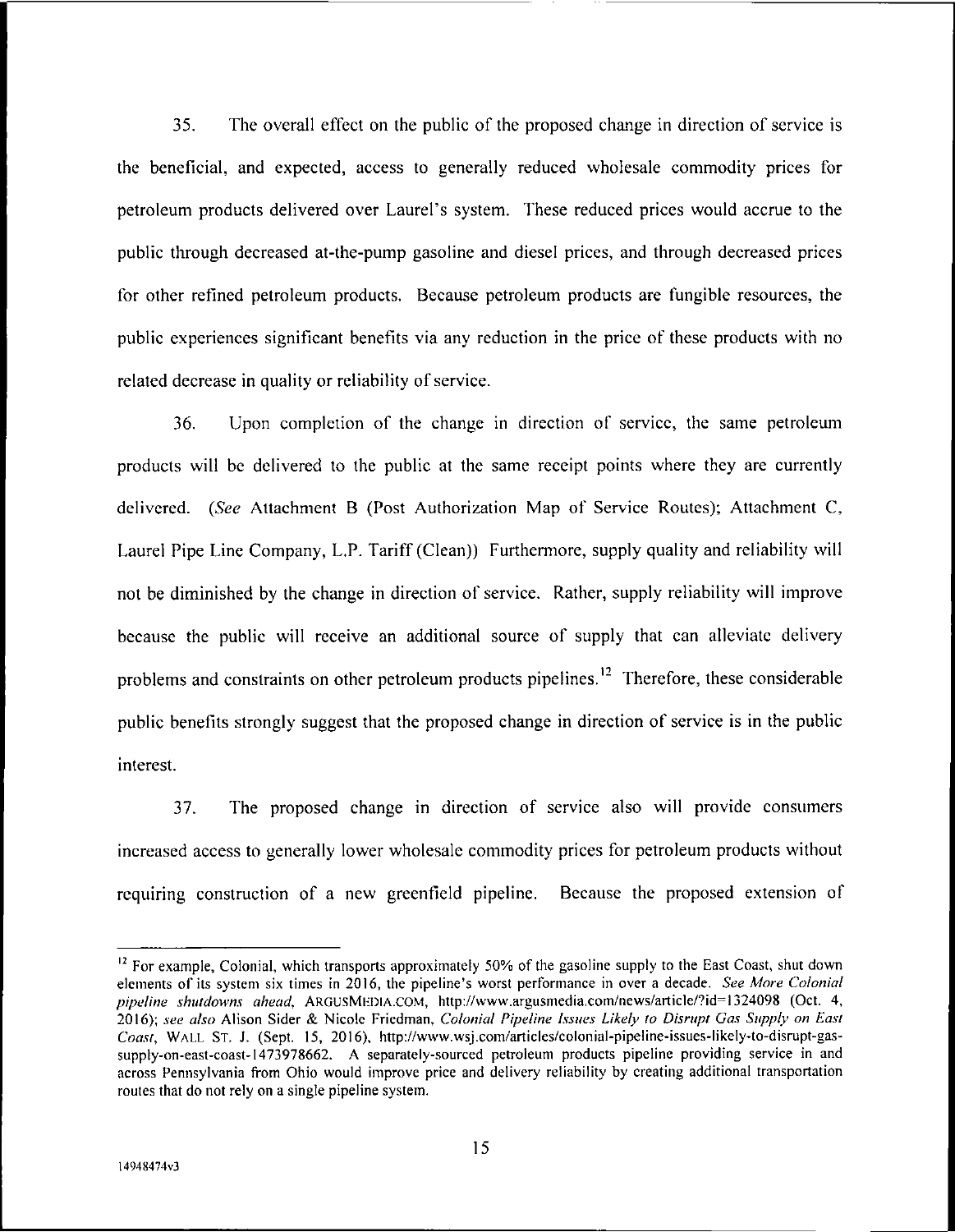eastbound service would re-purpose existing infrastructure, the new service can be provided without the costs and impacts that may be associated with constructing a new pipeline.

# **B. THE PUBLIC WILL NOT BE HARMED BY THE CHANGE IN DIRECTION OF SERVICE**

38. As mentioned above, the change in direction of service will result in the same petroleum products being delivered to the public at the same receipt points where they are currently delivered. No person who currently receives petroleum and petroleum products on the Laurel system will be unable to receive those same products after the change in direction of service. As a result, the proposed change in direction of service is factually distinguishable from situations where a proposed abandonment would eliminate the public's access to a utility's services. *See, e.g.. Borough ofDuncannon,* 713 A.2d at 739 (analyzing a water utility's proposal to discontinue use of a reservoir and abandon service to all properties connected to its transmission main); *Commuters' Committee,* 88 A.2d at 421 (recognizing abandonment of rail branch line left the public without access to transportation, and requiring railway to provide substitute transportation as a condition of abandonment).

39. While certain Customers will no longer be able to physically move their products on the Laurel system from Philadelphia origin points to points west of Eldorado, adequate alternatives exist for these Customers to transport their products to market. This Application describes several alternatives that provide such Customers with a reasonable remedy to any adverse effects that may result from the change in direction of service.13 *See* Paragraphs 12-13, *supra.*

<sup>&</sup>lt;sup>13</sup> Importantly, the Commission does not require a public utility to make even an abandoned customer whole. *See Re Pennsylvania Electric Company,* 70 Pa. P.U.C. 148, 155 (Opinion and Order entered June 23, 1989); *see also Application of Sunoco Pipeline, L.P.,* Docket No. A-14000IF2001, at p. <sup>5</sup> (Opinion and Order entered Jan. 25, 2005) (finding an ALJ's recommended condition of abandonment excessive where complainant was not a utility customer). A utility can only be required to provide customers with a "reasonable remedy" as a condition of abandonment. *Re Pennsylvania Electric Company,* 70 Pa. P.U.C. at 155.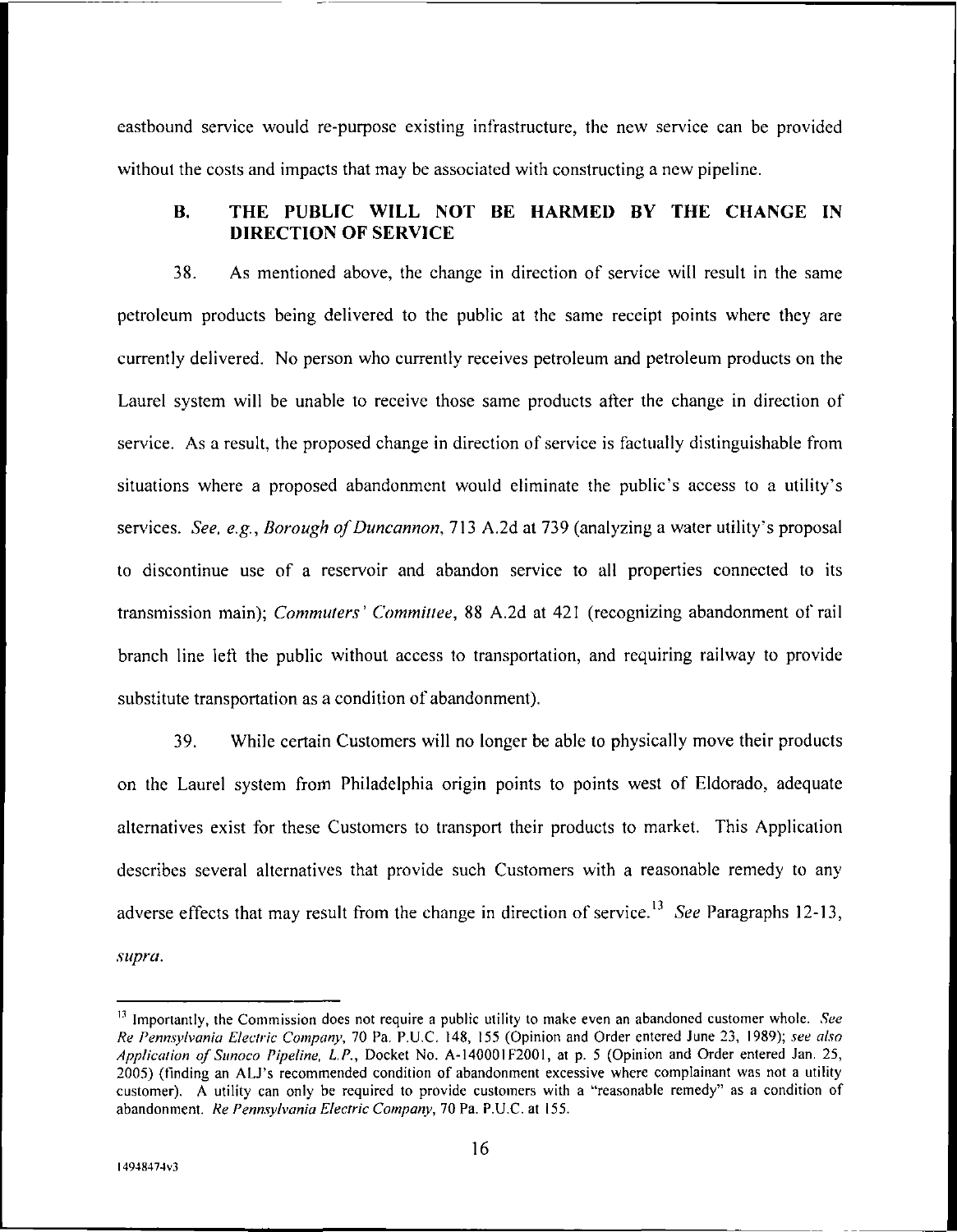40. As previously discussed, Laurel will continue to provide service over all current origin points and destination points, and a wide variety of alternatives will remain available for both the Philadelphia origin market and the Pittsburgh destination market. *See* Section II, Paragraphs 12-13, *supra.*

41. Market participants in the Pittsburgh market seeking to acquire petroleum products have access to deliveries by multiple pipelines, trucks that make deliveries from nearby refineries, barges that deliver product into the Midwest and potentially the GulfCoast, and trucks delivering products from Ohio. Thus, market participants in the Pittsburgh area have access to many competitive alternatives that will remain in place after the proposed change in direction of service.<sup>14</sup>

42. Similarly, Philadelphia refiners will continue to have multiple alternatives to distribute product to consumers depending on market conditions. All Philadelphia refiners own, or have access to, barge docks that provide a means of delivering product to several domestic and international markets; and in 2014, more than 100,000 barrels/day of petroleum products were loaded onto barges in the Philadelphia area. Numerous truck racks enable local distribution of product to meet the significant demand in the Philadelphia area. Four pipelines owned by three logistics companies provide transportation services from Philadelphia to New York Harbor (Sunoco, Harbor Pipeline, and Colonial). New York Harbor remains a major location for the import of foreign supplied gasoline, and the Philadelphia refiners are logistically well-positioned to serve this large demand center. There are also pipeline options to several local Philadelphia terminals. Sunoco owns pipelines originating out of Philadelphia refineries that serve Eastern

*Buckeye Pipe Line Company, L.P., 55* FERC ^ 61,084 (1991). *See also, Guttman Energy, Inc. tl/b/a Gunman Oil Company, and PDF Holding Company, LLC* v. *Buckeye Pipe Line Company, L.P. and Laurel Pipe Line Company, L.P.,* 155 FERC 63,008 (2016) *{"Buckeye 2016 ID")* (initial decision finding the Pittsburgh destination market to be competitive).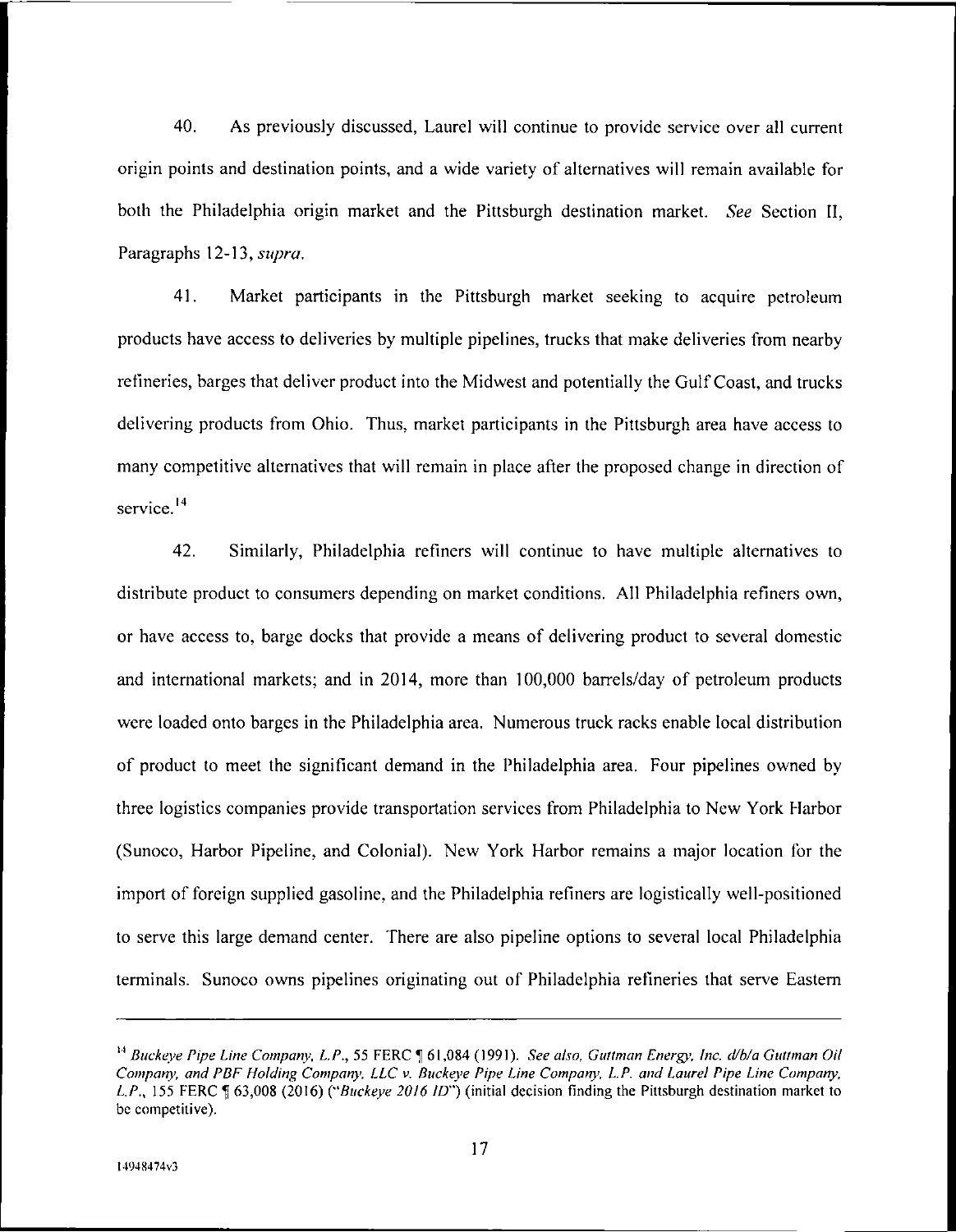and Central Pennsylvania as well as Upstate New York. In addition, many ofthe terminals in the eastern half of Pennsylvania and Upstate New York that will continue to be served by pipelines supplied from Philadelphia area refiners are capable of supplying material volumes of gasoline and diesel fuel, via truck, to demand locations in western Pennsylvania. Historically this capability has played an important role in easing short term supply constraints caused by refinery outages, severe weather or other similar events. Therefore, market participants in the Philadelphia area have access to many competitive alternatives that will remain in place after the proposed change in direction of service.<sup>15</sup>

43. Finally, affected Customers can continue to access the Pittsburgh destination market by transporting product to Eldorado and then transporting it via truck to the Pittsburgh area or by utilizing product market exchanges, among other means, which are common in the petroleum products industry. Moreover, Laurel and its affiliates have recently made available additional capacity into Upstate New York and the New York harbor to these Customers, such that they may use this service as a substitute for shipments to points west of Eldorado.

44. Given these many alternatives, and the many benefits ofthis project, it is clear the public will not be harmed by the proposed change in direction of service.

# **C. THE PROPOSED CHANGE IN DIRECTION OF SERVICE IS IN THE PUBLIC INTEREST**

45. Upon balance of the significant public benefits and *de minimis* harm that could occur, the proposed change in the direction of service is in the public interest and should be approved. *See Borough of Duncannon*, 713 A.2d at 740.

<sup>&</sup>lt;sup>15</sup> *Sunoco Pipeline, L.P.,* 118 FERC ¶ 61,266 at PP 8-9 (2007) (finding the Philadelphia geographic origin market for petroleum products to be competitive); *Buckeye 2016 ID* at P 478 (initial decision finding that complainants did not show the origin market at Chelsea Junction, Pennsylvania, to be non-competitive).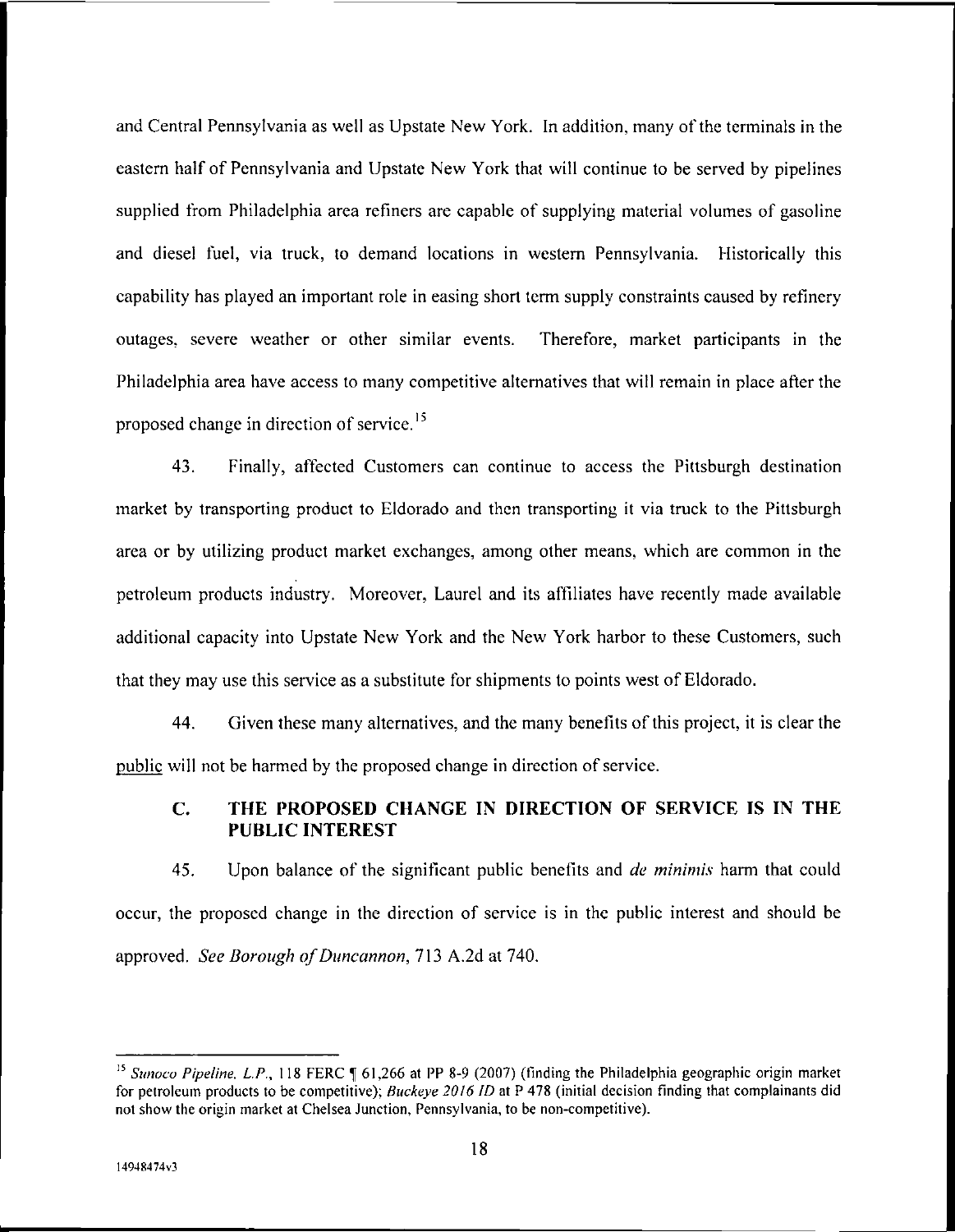46. The public's access to transportation via Laurel is unchanged by the change in direction of service; the same products will be available at the same receipt points across Laurel's system at expected generally lower wholesale-commodity price levels. Furthermore, as Laurel is only changing the direction of its service on a portion of its system and not its relinquishing its authority to provide service in and across Pennsylvania, Laurel would be able to reinstate the current direction of service should the public interest so require in the future. Indeed, Laurel is not proposing to discontinue its service to the public; Laurel proposes to change the direction of service on a portion of its system.

47. The considerable public benefits created by access to Midwest gasoline and diesel supplies, increased system reliability, and avoidance of the environmental impacts associated with new pipeline construction significantly outweigh the *de minimis* harm that may be experienced by a discrete subset of Customers who have many existing alternatives available to deliver products to market. Therefore, the proposed change in direction of service is in the public interest and should be approved.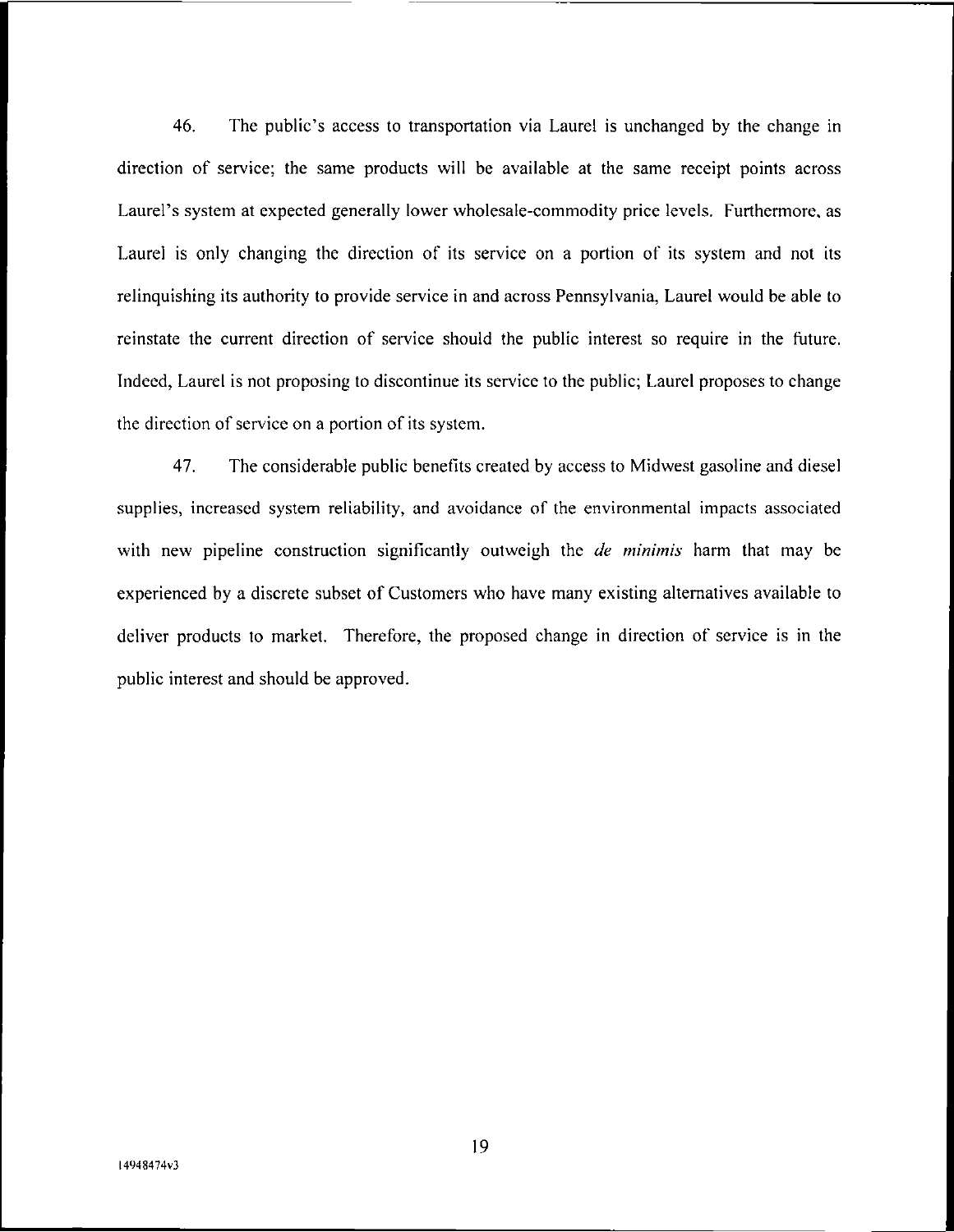#### **VI. CONCLUSION**

WHEREFORE, Laurel Pipe Line Company, L.P. respectfully requests that the Pennsylvania Public Utility Commission issue an Order determining that the change in direction of service proposed in this Application does not require Commission approval, or, in the alternative, grant a Certificate of Public Convenience and all other necessary approvals to effectuate the proposed change in direction of a portion of its intrastate service for points west of Eldorado, and confirm Laurel Pipe Line Company, L.P.'s ability to reinstate service in the original direction in the future without further Commission approval.

Respectfully submitted,

David B. MacGregor (ID # 28804) Post & Schell, P.C. Four Penn Center 1600 John F. Kennedy Blvd. Philadelphia, PA 19103-2808 Phone: (215) 587-1197 Fax: (215) 320-4879 E-mail: dmacgregor@postschell.com

Of Counsel:

Post & Schell. P.C.

Garrett P. Lent (ID # 321566) Post & Schell, P.C. 17 North Second Street, 12<sup>th</sup> Floor Harrisburg, PA 17101-1601 Phone:(717) 612-6057 Fax: (717) 731-1985 E-mail: lharris@postschell.com E-mail: glent@postschell.com

Lillian S. Harris (ID #50888)

Date: Attorneys for Laurel Pipe Line Company, L.P

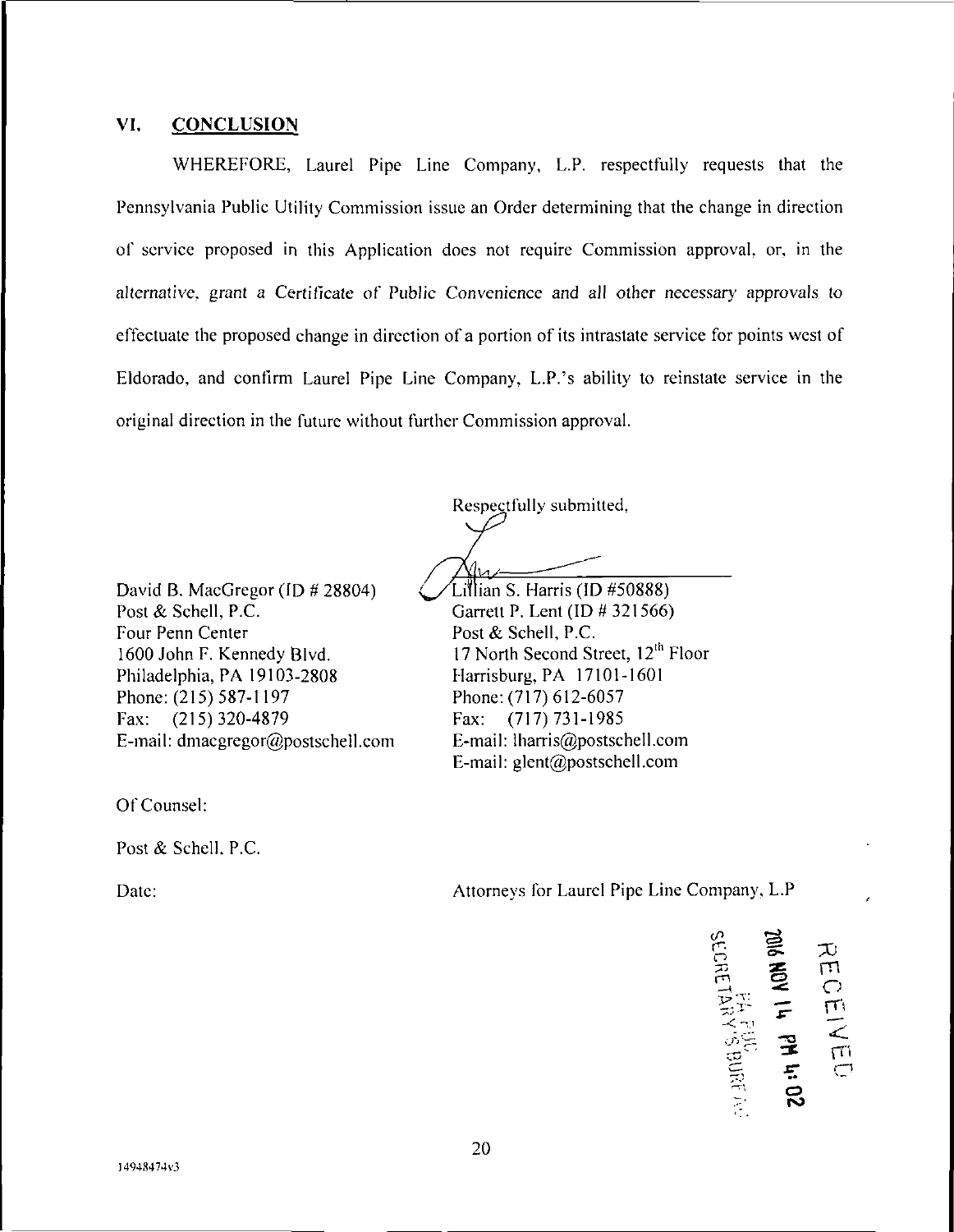# **Attachment "A"**

Schedule of 2015 Volumes Delivered

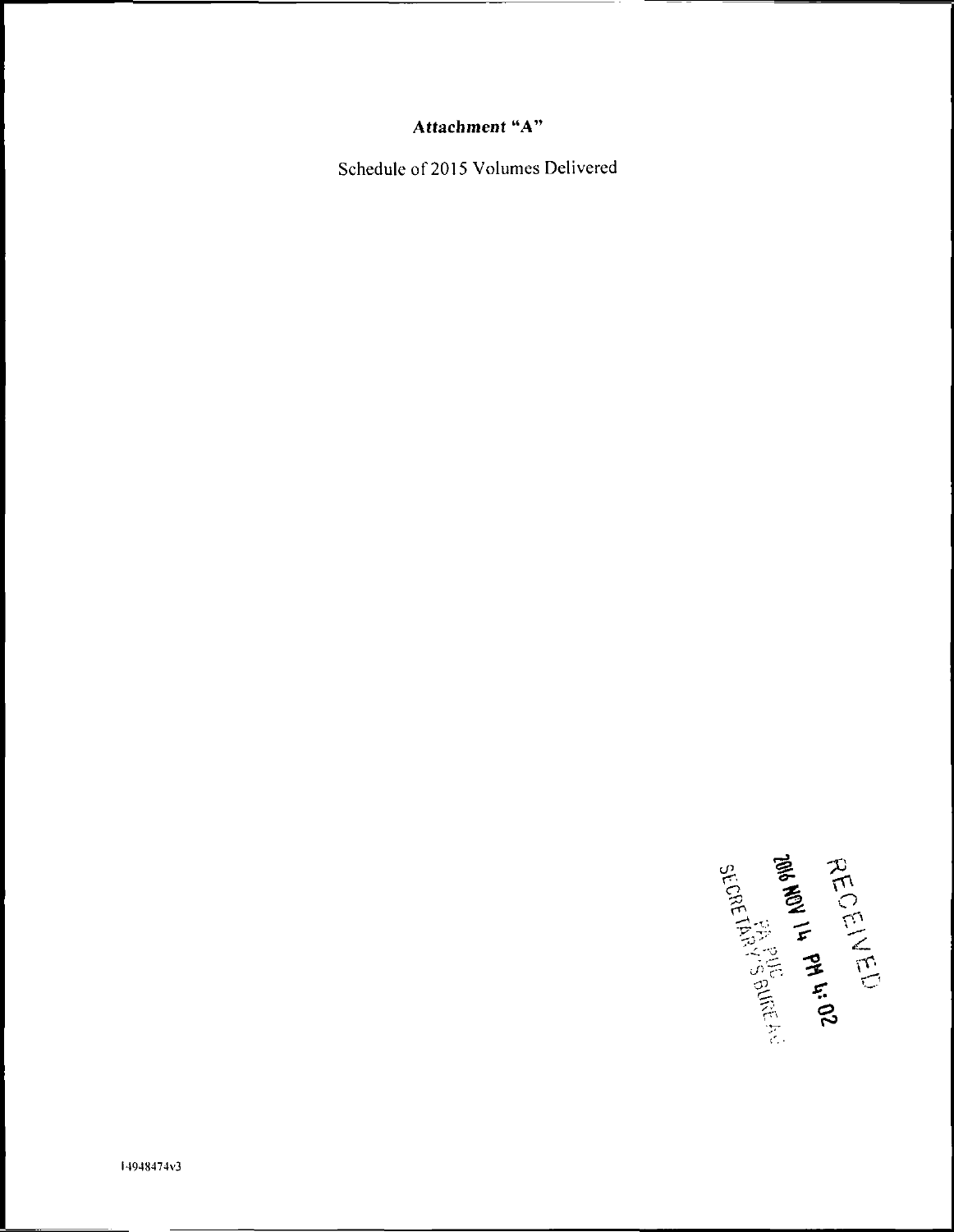# Schedule of 2015 Volumes Delivered

— —

| <b>TOTAL VOLUMES</b> | 84,090,045 bbls. |
|----------------------|------------------|
|                      |                  |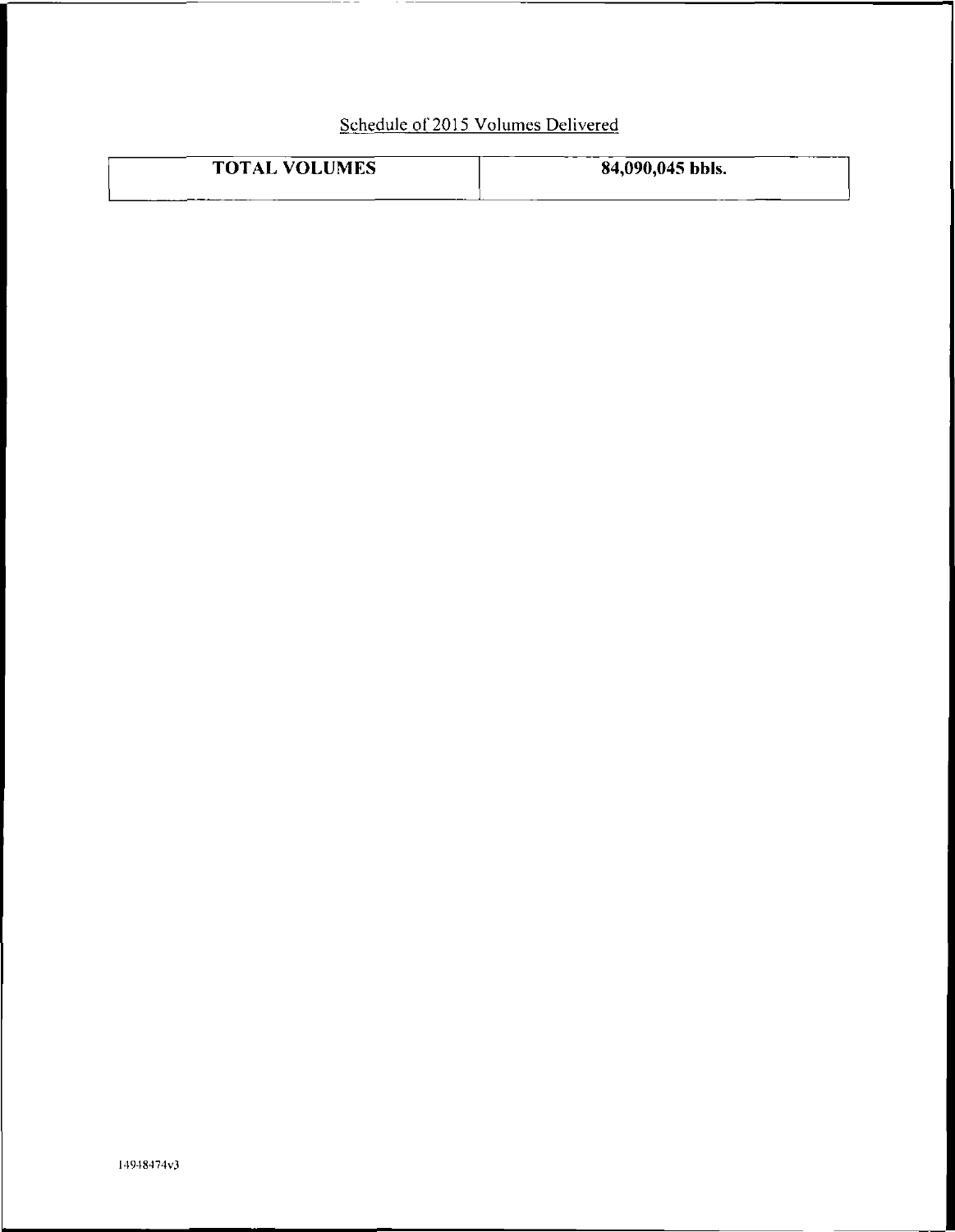# Attachment "B"

Post Authorization Map of Service Routes

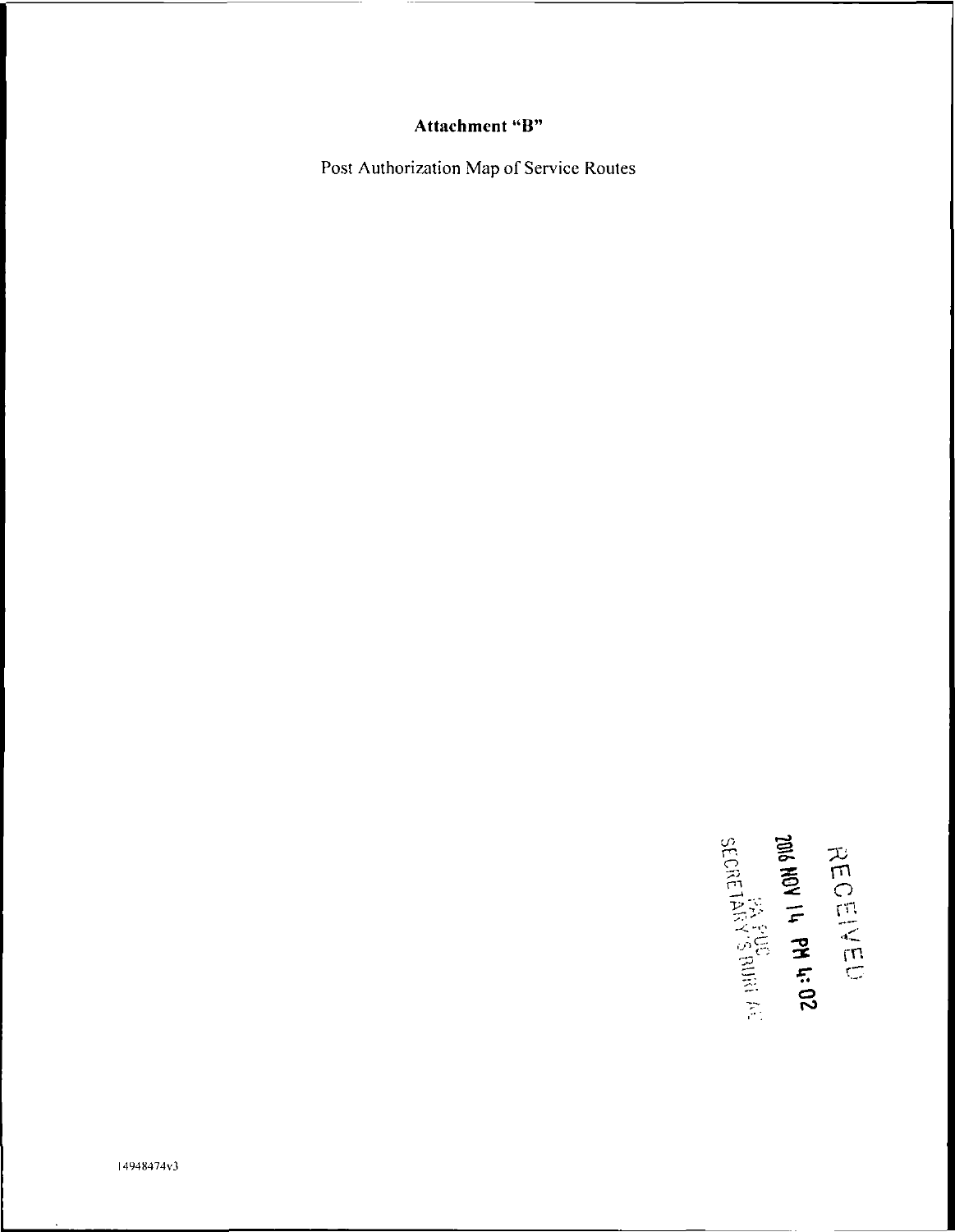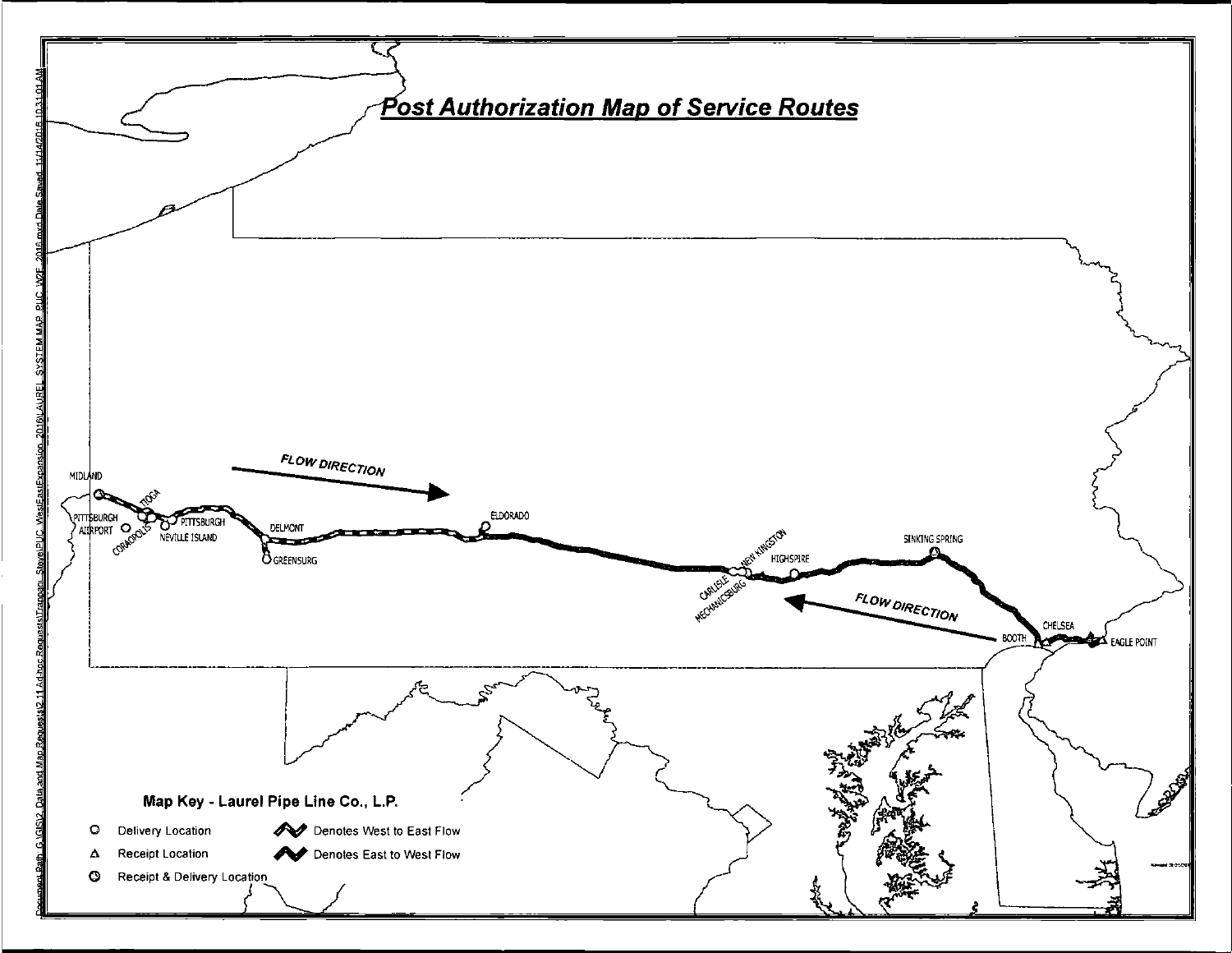# Attachment "C"

Revised Laurel Pipe Line Company, L.P. Tariff(Clean)

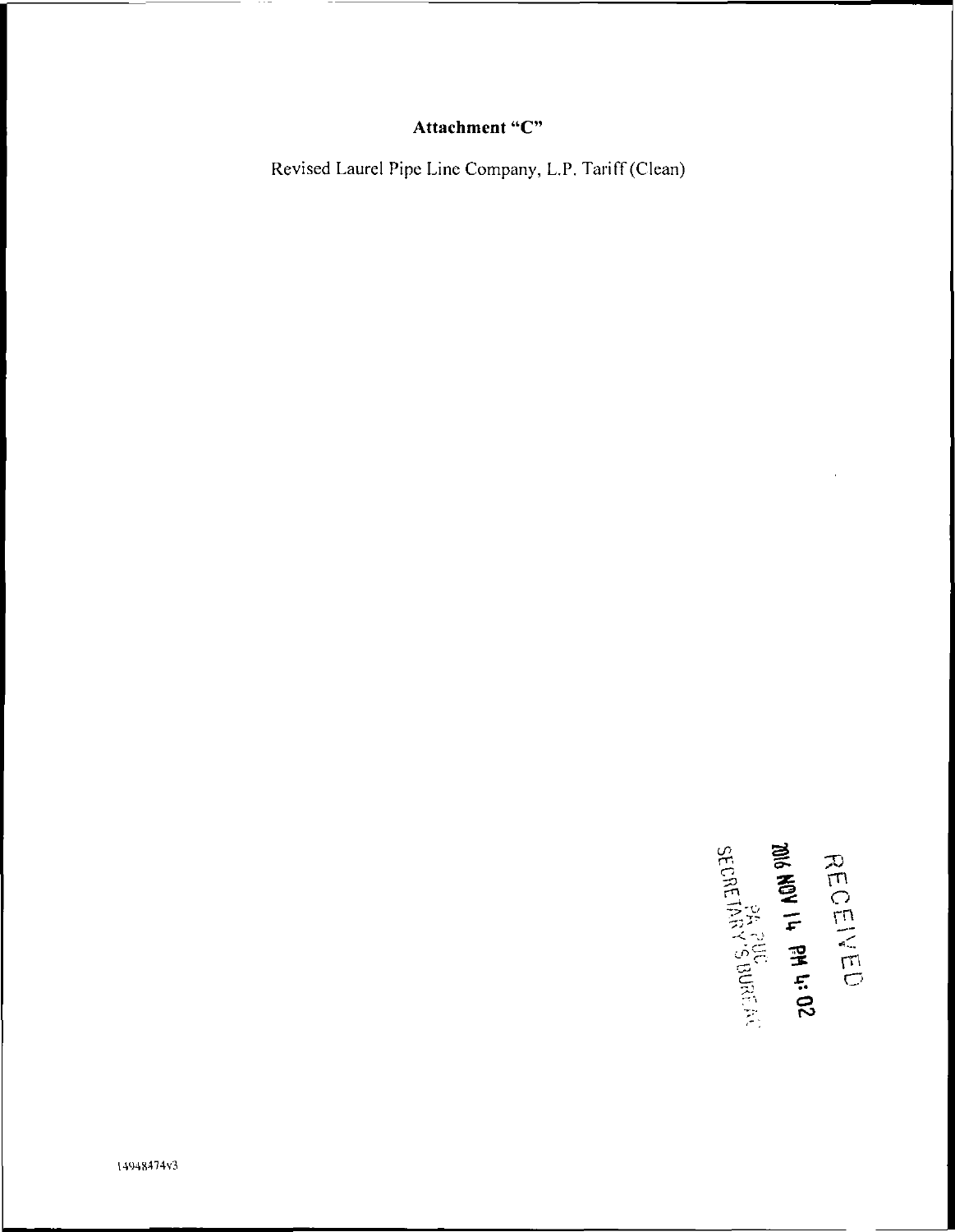Pa. PUC No. (Cancels Pa. PUC No.\_\_)

# LAUREL PIPE LINE COMPANY, L.P.

# LOCAL AND JOINT TARIFF

In Connection With

# Buckeye Pipe Line Company, L.P.

Applying On The Intrastate Transportation Of

# REFINED PETROLEUM PRODUCTS

From

# POINTS IN PENNSYLVANIA

To

# POINTS IN PENNSYLVANIA

Governed by the Rules and Regulations published in Laurel Pipe Line Company, L.P.'s Tariff Pa. PUC No. 79 Supplements thereto and reissues thereof.

#### **ISSUED: XXXXX XX, 20XX EFFECTIVE: XXXXX XX, 20XX**

The provisions published herein, if effective, will not result in an effect on the quality of the human environment

President, Mainline L.P. Laurel Pipe Line Company, L.P. Breinigsville, PA 18031 9999 Hamilton Blvd. Breinigsville, PA 18031



Issued by: Compiled by: CLARK C. SMITH STEVEN R. TRAPANI Laurel Pipe Line Company, L.P. Mainline L.P.<br>
General Partner of **the Company.** L.P. **The Company. L.P.** Breinigsville, PA 1809 Five TEK Park (610) 904-4635 strapani@buckeye.com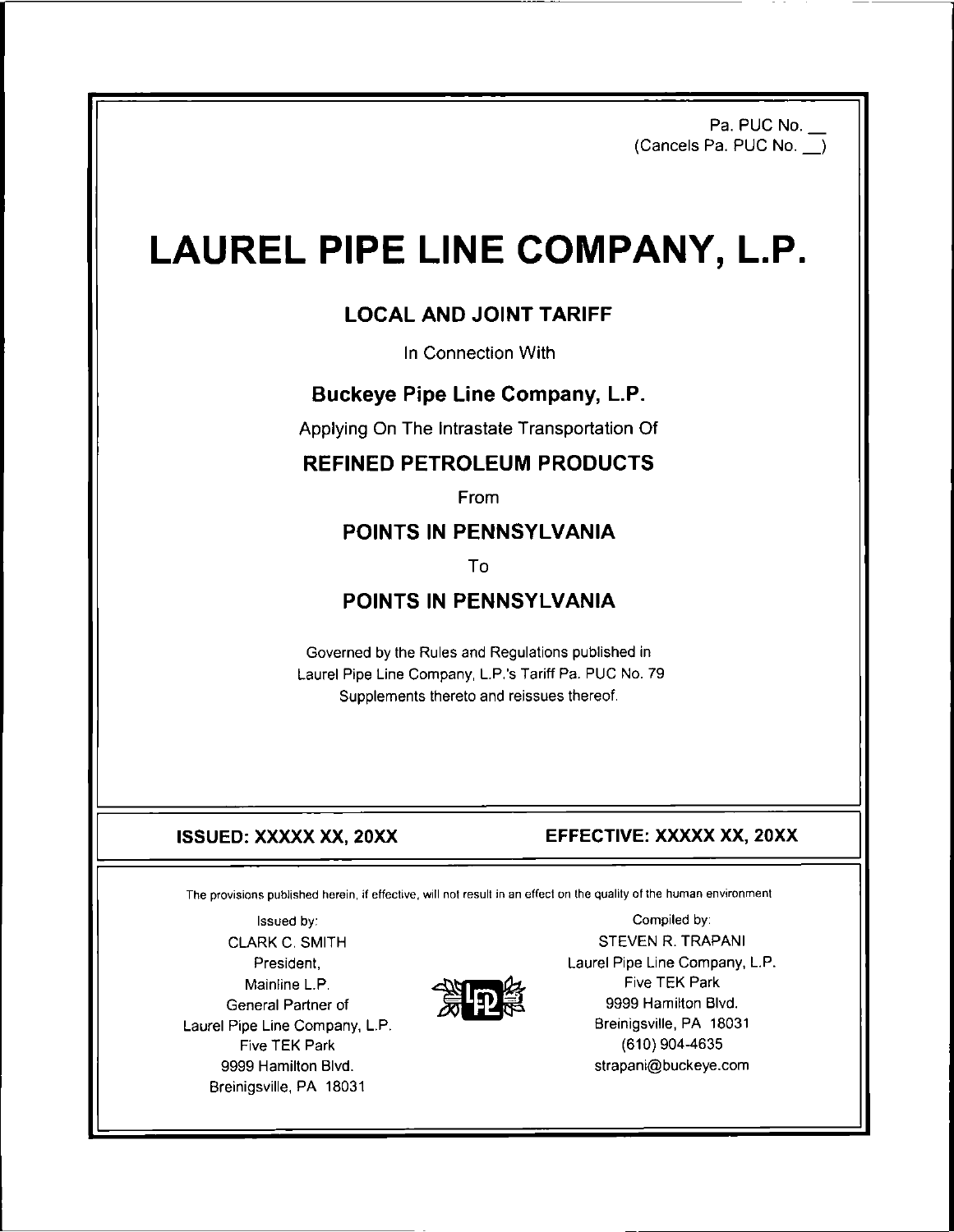| <b>TABLE OF RATES</b>                                                                                                                                                                                                                                                 |            |           |                                   |                               |  |  |  |
|-----------------------------------------------------------------------------------------------------------------------------------------------------------------------------------------------------------------------------------------------------------------------|------------|-----------|-----------------------------------|-------------------------------|--|--|--|
| Rates in Cents Per Barrel of 42 United States Gallons<br>FROM: (Origins)                                                                                                                                                                                              |            |           |                                   |                               |  |  |  |
|                                                                                                                                                                                                                                                                       |            |           | <b>CHELSEA</b><br><b>JUNCTION</b> | <b>GIRARD</b><br><b>POINT</b> |  |  |  |
| TO:                                                                                                                                                                                                                                                                   | County     |           | Philadelphia                      | Philadelphia                  |  |  |  |
| (Destinations)                                                                                                                                                                                                                                                        |            | Code      | CH.                               | <b>GP</b>                     |  |  |  |
| <b>CARLISLE</b>                                                                                                                                                                                                                                                       | Cumberland | <b>CR</b> | 42.2                              | 43.5                          |  |  |  |
| <b>ELDORADO</b>                                                                                                                                                                                                                                                       | Blair      | DG.       | 48.9                              | 50.2                          |  |  |  |
| <b>HIGHSPIRE</b>                                                                                                                                                                                                                                                      | Dauphin    | <b>HS</b> | 37.1                              | 38.4                          |  |  |  |
| <b>MECHANICSBURG</b>                                                                                                                                                                                                                                                  | Cumberland | MG/MT     | 38.4                              | 39.7                          |  |  |  |
| <b>NEW KINGSTOWN</b>                                                                                                                                                                                                                                                  | Cumberland | KT        | 39.3                              | 40.6                          |  |  |  |
| SINKING SPRING                                                                                                                                                                                                                                                        | Berks      | SN        | 31.6                              | 32.9                          |  |  |  |
| <b>Segregated Batch Handling Fee:</b><br>All Segregated Batches of less than 50,000 barrels shall be assessed a handling fee calculated as follows:<br>Handling Fee = $(50,000 - T) \times $.05$<br>Where T is the number of barrels shipped in the Segregated Batch. |            |           |                                   |                               |  |  |  |

 $\overline{\phantom{0}}$ 

 $\overline{\phantom{0}}$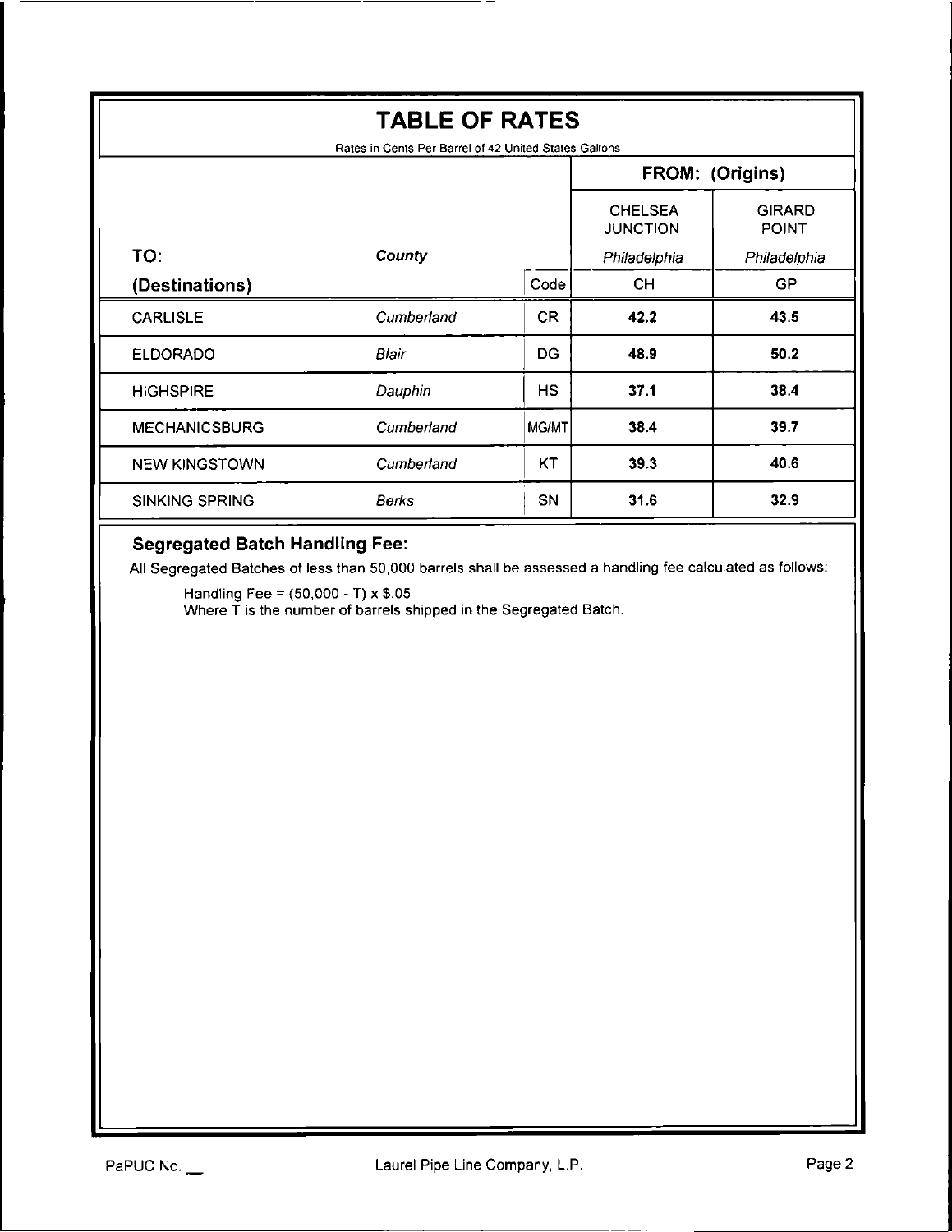#### **VERIFICATION**

I, David Arnold, being Vice President, Domestic Pipelines for Buckeye Partners, L.P., hereby state that the information set forth above is true and correct to the best of my knowledge, information and belief, and that if asked orally at a hearing in this matter, my answers would be as set forth therein. I understand that the statements herein are made subject to the penalties of 18 Pa.C.S. § 4904 relating to unsworn falsification to authorities.

Date:  $//$  Novembre 2016

tilladd

David Arnold Vice President, Domestic Pipelines Buckeye Partners, L.P.